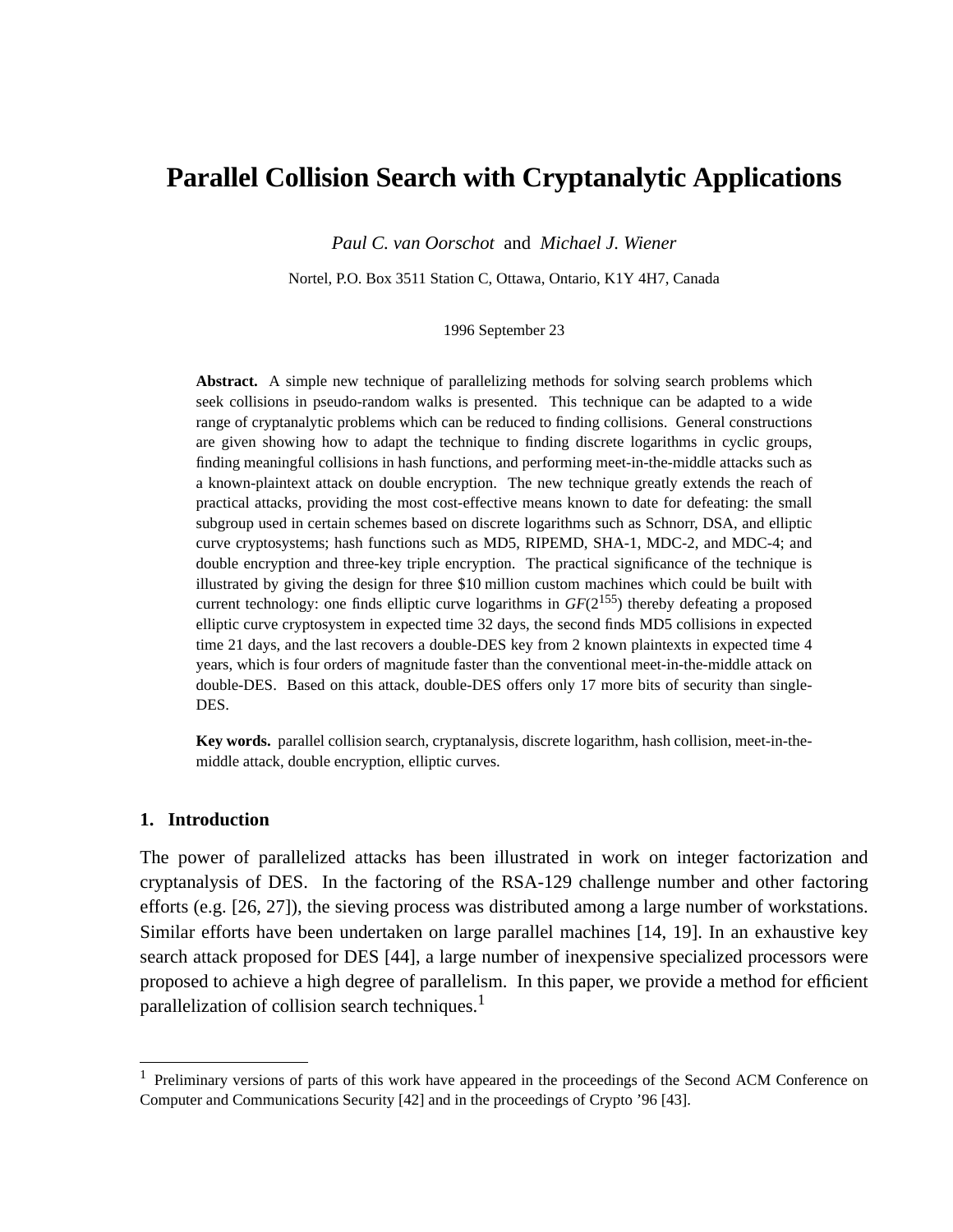Collision search is an important tool in cryptanalysis. A broad range of cryptanalytic problems such as computing discrete logarithms, finding hash function collisions, and meet-in-the-middle attacks can be reduced to the problem of finding two distinct inputs, *a* and *b*, to a function *f* such that  $f(a) = f(b)$ . The most efficient techniques for finding such collisions cannot be directly parallelized efficiently. The main contribution of this paper is a technique for efficient parallelization of collision search which reduces the attack time for many cryptographic schemes.

Of interest to collision search is the work of Amirazizi and Hellman showing that "time-memory trade-offs offer no asymptotic advantage over exhaustive search" [3], and that one must use multiple processors to take advantage of a large memory. For a fixed amount of resources, one can find the optimum time-memory-processor trade-off for mounting an attack. After optimizing both conventional techniques and the technique of parallelizing collision search presented here, one finds that parallel collision search has a much lower attack time for many cryptanalytic problems. Also of related interest to collision search are Hellman's time-memory trade-off for attacking block ciphers [22], the work on rigorous time-space trade-offs by Fiat and Naor [18], the DES cycling experiments of Kaliski, Rivest, and Sherman [23], the proof that DES is not a group [9], and the DES collisions found by Quisquater and Delescaille [35, 36].

The remainder of this paper is organized as follows. Section 2 reviews previous methods for collision search, and Section 3 motivates the need for efficient parallelization by showing that direct parallelization of previous methods is inefficient. Section 4 describes the new parallel collision search technique, and Section 5 applies it to three problems. Pollard's rho and lambda methods for computing discrete logarithms in cyclic groups are parallelized in Section 5.1. Even when only one processor is used, the new lambda method is 1.64 times faster than the original lambda method. Parallel collision search is applied to finding hash function collisions in Section 5.2, and to general meet-in-the-middle attacks in Section 5.3 which leads to the best attacks known on double encryption and three-key triple encryption. Section 6 gives machine designs and determines the run-time for attacking three different cryptographic schemes: an elliptic curve cryptosystem over  $GF(2^{155})$  [1], the MD5 hash function [37], and double-encryption with DES [10]. Section 7 concludes the paper.

#### **2. Previous Methods for Collision Search**

The new technique for efficiently parallelizing collision search described in this paper is built upon Pollard's rho-method, which was originally applied to factoring [33] and discrete logarithms [34], but may be generalized to finding collisions in any function.

Pollard's rho-method for discrete logarithms is an improvement over the well-known "baby-step giant-step" algorithm, attributed to Shanks [25, pp. 9, 575]. Shanks' method allows one to compute discrete logarithms in a cyclic group *G* of order *n* in deterministic time  $O(\sqrt{n})$  and space for  $\sqrt{n}$  group elements. Pollard's rho-method also has time complexity  $O(\sqrt{n})$  (heuristic time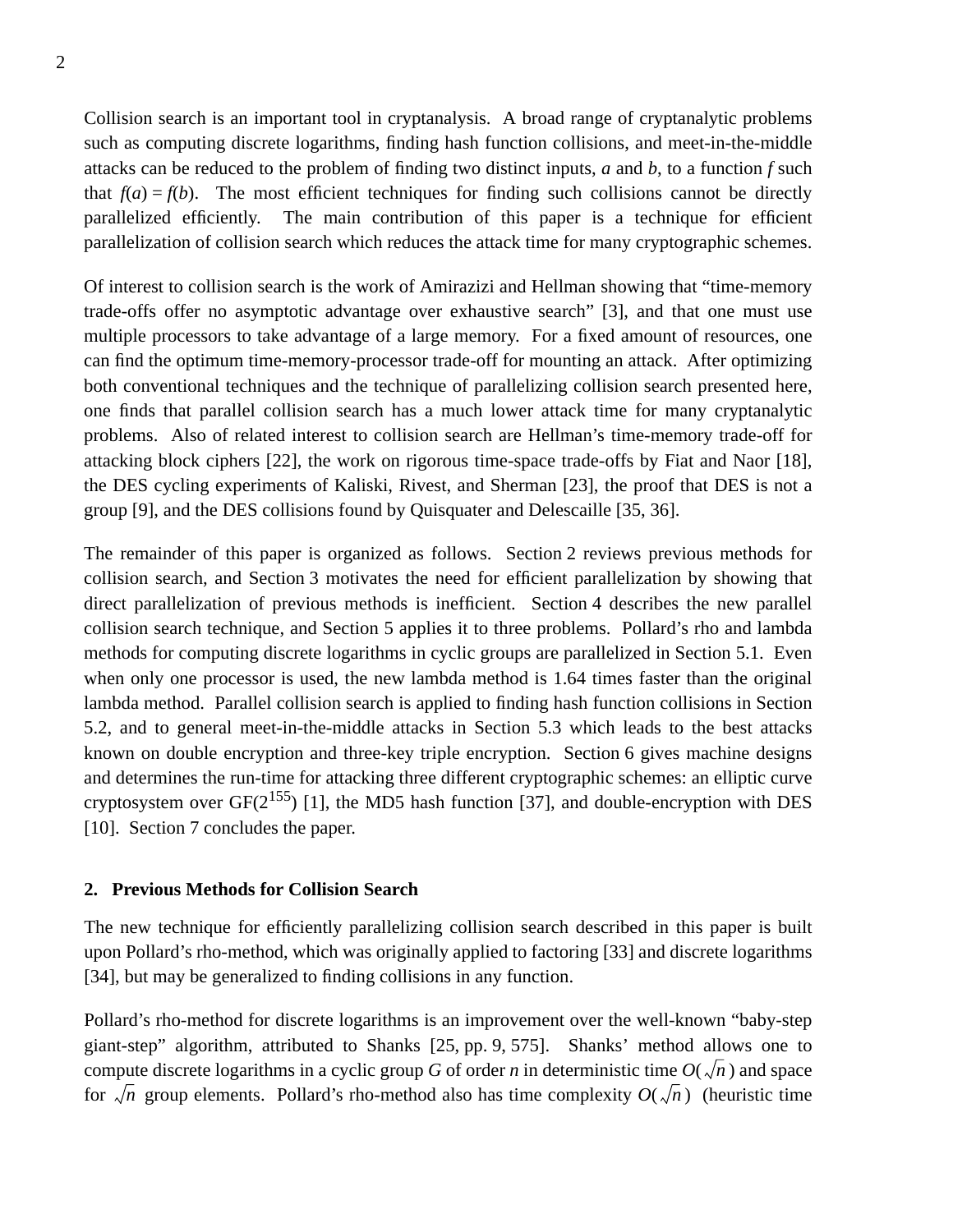rather than deterministic), with only negligible space requirements; it is thus preferable. The time complexity of the rho-method for factoring is also heuristic, but there is progress towards a rigourous result by Bach [4]. For groups with additional structure (such as GF( *p*)), the powerful index calculus techniques are far superior, but do not apply to arbitrary cyclic groups. The rhomethod is the best previous technique for proposed elliptic curve groups and for exploiting the small subgroup used in the Schnorr signature scheme [38], and DSA [11].

When searching for collisions among the outputs of some function *f*, the generalized rho-method is an improvement over the simple technique of selecting distinct inputs  $x_i$  for  $i = 1, 2, \ldots$  and checking for a collision among the  $f(x_i)$  values. Let *n* be the cardinality of the range of *f*. For the simple technique, the probability that no collision is found after selecting *k* inputs is

$$
(1-1/n)(1-2/n)...(1-(k-1)/n) \approx e^{-k^2/(2n)} \tag{1}
$$

for large *n* and  $k = O(\sqrt{n})$  [31]. The expected number of inputs that must be tried before a collision is found is  $\sqrt{\pi n/2}$  (see Appendix A). Assuming that the  $f(x_i)$  values are stored in a hash table so that new entries can be added in essentially constant time, this method finds a collision in  $O(\sqrt{n})$  time and  $O(\sqrt{n})$  memory. The large memory requirements can be eliminated using the rho-method. This method involves taking a pseudo-random walk through some finite set *S*. Conceptually, the shape of the path traced out resembles the letter rho, giving this method its name. Assume the function *f* has the same domain and range (i.e.,  $f: S \rightarrow S$ ). Select a starting value  $x_0$  ∈ *S*, then produce the sequence  $x_i = f(x_{i-1})$ , for  $i = 1, 2, ...$  Because *S* is finite, this sequence must eventually begin to cycle. The sequence will consist of a leader followed by an endlessly repeating cycle. If  $x_l$  is the last point on the leader before the cycle begins, then  $x_{l+1}$  is on the cycle. Let  $x_c$  be the point on the cycle that immediately precedes  $x_{l+1}$ . When  $i = c$ , we have a desired collision because  $f(x_l) = f(x_c)$ , but  $x_l \neq x_c$ . The run time analysis for the simple algorithm above also applies here. The expected number of steps taken on the pseudo-random walk before an element of *S* is repeated is  $\sqrt{\pi n/2}$ , where  $n = |S|$ . The advantage of this method is that the memory requirements are small if one uses a clever method of detecting a cycle.

A simple approach to detecting a collision with Pollard's rho method is to use Floyd's cyclefinding algorithm [24, Section 3.1, ex. 6], which has been optimized somewhat by Brent [7]. Start with two sequences, one applying *f* twice per step and the other applying *f* once per step, and compare the outputs of the sequences after each step. The two sequences will eventually reach the same point somewhere on the cycle.<sup>1</sup> However, this is roughly three times more work than is necessary. Sedgewick, Szymanski, and Yao showed that by saving a small number of the values from the sequence, one could step through the sequence just once and detect the repetition shortly

 $<sup>1</sup>$  At this point we have detected that a collision has occurred, but we have not found the point where the leader meets</sup> the cycle. As discussed later, finding this point is necessary in some cases (e.g., finding collisions in hash functions), but in other cases (e.g., Pollard's methods of factoring and computing discrete logarithms [33, 34]) it is sufficient that there are two distinct paths to the same point.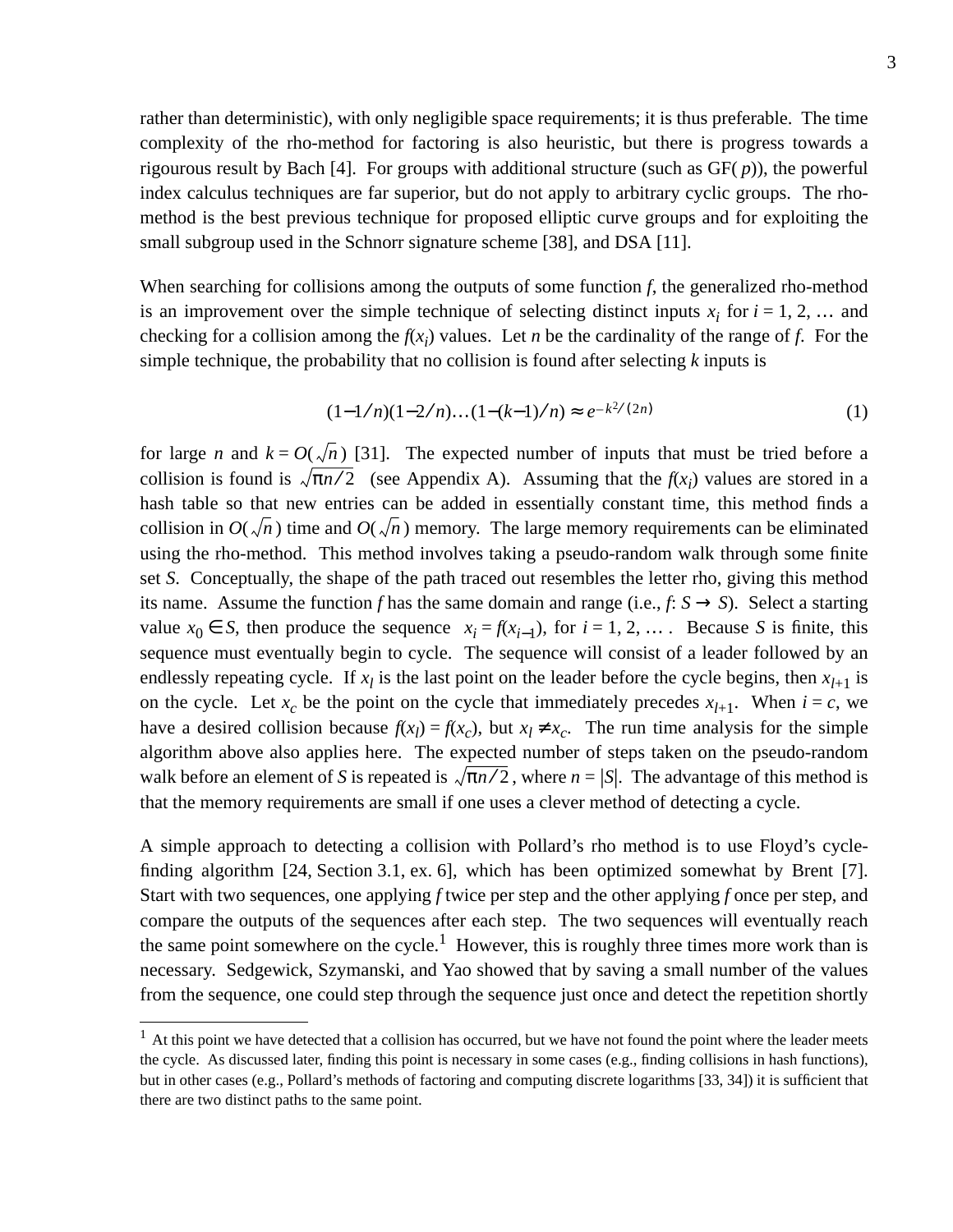after it starts [40]. In finding DES collisions [35, 36], Quisquater and Delescaille took a different approach based on storing *distinguished points* <sup>1</sup> , an idea noted earlier by Rivest (see [12, p.100]) to reduce the search time in Hellman's time-memory trade-off [22]. A distinguished point is one that has some easily checked property such as having a fixed number of leading zero bits. During the pseudo-random walk, points that satisfy the distinguishing property are stored. Repetition can be detected when a distinguished point is encountered a second time. The distinguishing property is selected so that enough distinguished points are encountered to limit the number of steps past the beginning of the repetition, but not so many that they cannot be stored easily.

## **3. Direct Parallelization of the Rho-Method**

Pollard's rho method is inherently serial in nature; one must wait for a given invocation of the function *f* to complete before the next can begin. In discussing the rho-method for factorization, Brent considered running many processors in parallel each producing an independent sequence, and noted that "Unfortunately, parallel implementation of the "rho" method does not give linear speedup" [8, p. 29]. Analogous comments apply to the rho-method for computing logarithms and the generalized rho-method for collision search. Note that here each parallel processor is producing its own sequence of points independently of the others and each particular processor does not increase the probability of success of any other processor. With the classical occupancy distribution applicable to collision search, the probability of each new point succeeding in producing a collision increases with time as the number of computed points increases. Thus, none of the parallel processors will reach a success probability as high as is reached in the singleprocessor case (because the single processor runs for much longer), which leads to poor effectiveness of the parallel approach. If there are *m* processors, the probability that no collision has occurred for any processor after selecting *k* inputs out of a space of size *n* is [ $(1-1/n)(1-2/n)...(1-(k-1)/n)$ ]<sup>*m*</sup> ≈  $e^{-k^2m/(2n)}$  (see equation (1)). This is (approximately) the same distribution that one gets with a single processor operating on a set with  $n/m$  elements. Thus the expected number of steps taken by each processor before a collision occurs is  $\pi n / (2m)$ . Because the expected speedup is only a factor of  $\sqrt{m}$ , this is a very inefficient use of parallelization as it requires  $\sqrt{m}$  times more processing cycles than the single processor (serial) version. This is the best previously reported use of parallelization for the rho-method.

In finding DES collisions [35], Quisquater and Delescaille were able to overcome a problem similar to the inefficient parallelization problem. To find pairs of DES keys which map a given plaintext to the same ciphertext, they used  $f(x) = g(E_x(P))$ , where *P* is the fixed plaintext,  $E_x(.)$ denotes DES encryption with key *x*, and *g* maps a 64-bit DES text to a 56-bit DES key. The loss

<sup>1</sup> Neither the cycle finding method of Sedgewick, Szymanski, and Yao nor distinguished point methods are applicable to the rho method of factoring. This is because we are cycling among elements modulo a prime, but we only have the representation of these elements modulo a multiple of the prime. Each element has multiple representations, which makes tests for equality non-trivial.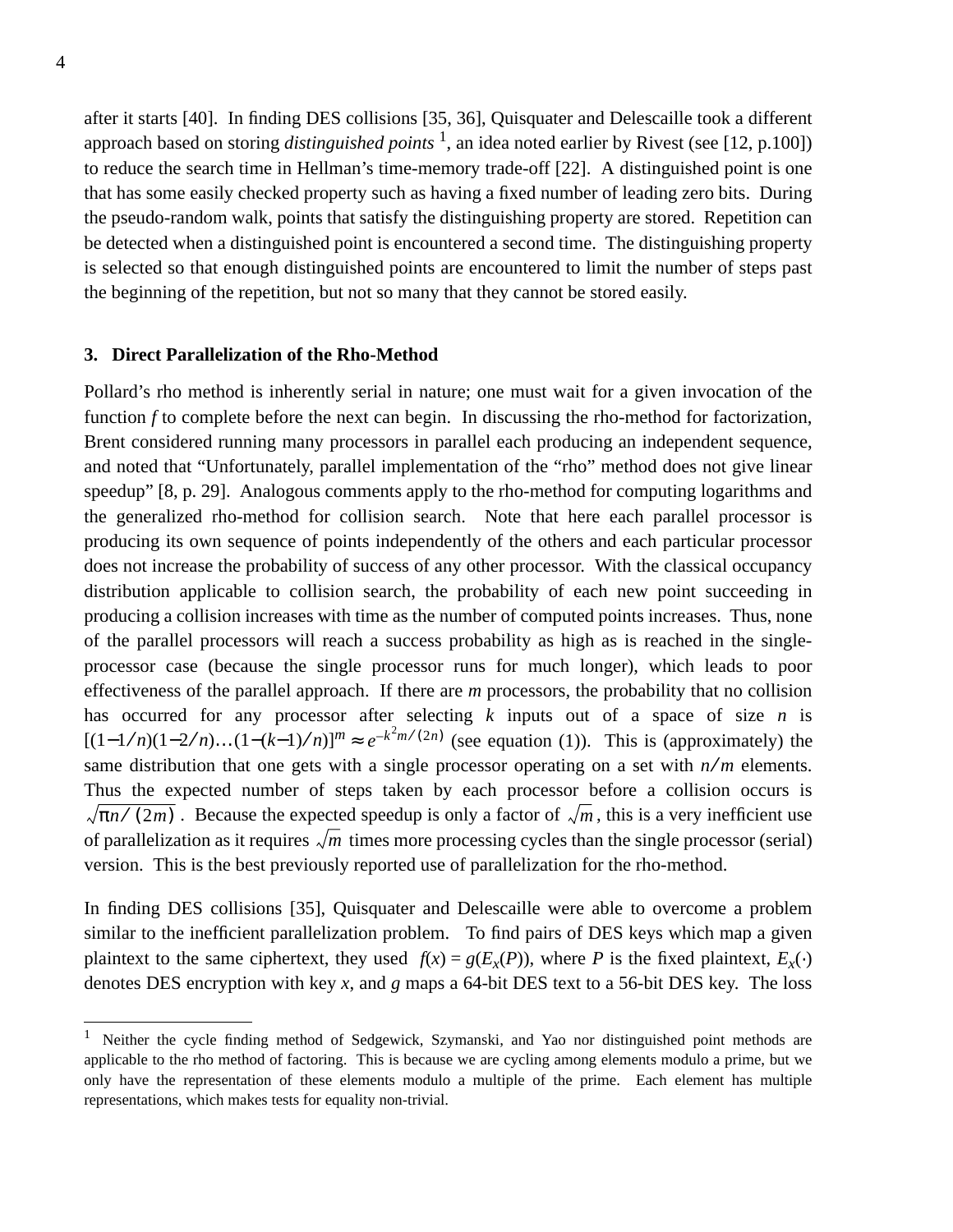of information in the mapping *g* leads to "pseudo-collisions" when two keys encrypt to different ciphertexts, but *g* maps the ciphertexts to the same value. Only one in  $2^8$  collisions in *f* is a true DES collision rather than a pseudo-collision. They ran several sequences with different starting points within the same processor. All sequences contributed to the same list of distinguished points. The process continued until a true DES collision (rather than a pseudo-collision) was found. The time to get to the first collision is approximately  $2^{56/2} = 2^{28}$ , but the probability of getting a true (rather than a pseudo-) collision is  $2^{-8}$ . If all data used to find a pseudo-collision is abandoned and one starts all over again, then the expected run time is  $2^{28}/2^{-8} = 2^{36}$ . However, by keeping previous data, the number of collisions found grows as the square of the time spent (because, the number of pairs of points grows as the square of the number of points produced). In this case, after about  $2^{28} \sqrt{2^8} = 2^{32}$  steps, one would expect to have  $2^8$  collisions, one of which is expected to be a true DES collision. This eliminated the penalty caused by pseudo-collisions. However, when they parallelized this algorithm to *m* processors, they achieved a speed up of only a factor of  $\sqrt{m}$  because the processors operated independently with different mappings *g*. In contrast, parallel collision search (Section 4) provides a speedup by a factor *m* for *m* processors.

## **4. Parallel Collision Search**

In this section we describe the general parallel collision search algorithm. Two cases are considered: one where only a small number of random collisions are required (Section 4.1), and the second for problems where we require a large number of collisions (Section 4.2). These ideas may seem unmotivated at this point; some readers may choose to skip to Section 5 to see how these search algorithms are used to solve practical problems.

## 4.1 Finding a Small Number of Collisions

The goal in collision search is to create an appropriate function *f* and find two different inputs that produce the same output. This function *f* is chosen so that finding a collision serves some cryptanalytic purpose. To use the generalized rho-method, we require *f* to have the same domain and range (i.e.,  $f: S \rightarrow S$ ) and for *f* to be sufficiently complex that it behaves like a random mapping.<sup>1</sup> A random mapping is one which is selected with a uniform distribution across all possible mappings.

To perform a parallel collision search, each processor proceeds as follows. Select a starting point *x*<sup>0</sup> ∈ *S* and produce the trail of points  $x_i = f(x_{i-1})$ , for  $i = 1, 2, ...$  until a distinguished point  $x_d$  is reached based on some easily testable distinguishing property such as a fixed number of leading

<sup>&</sup>lt;sup>1</sup> When we wish to find a collision for some function  $f' : D \to R$ ,  $D \neq R$ , we can define a function  $g: R \to D$  and let  $f = g \circ f'$ . If  $|D| \ge |R|$  then *g* can be made to be injective and a collision in *f* is also a collision in *f'*. If  $|D| < |R|$  then *g* can be constructed so that the probability that a collision in *f* is also a collision in *f'* is  $|D|/|R|$ . If the behaviour of *f* is significantly different from a typical random function, then it may be possible to create a suitable function by composing *f* with some bijective mapping which has sufficiently random behaviour.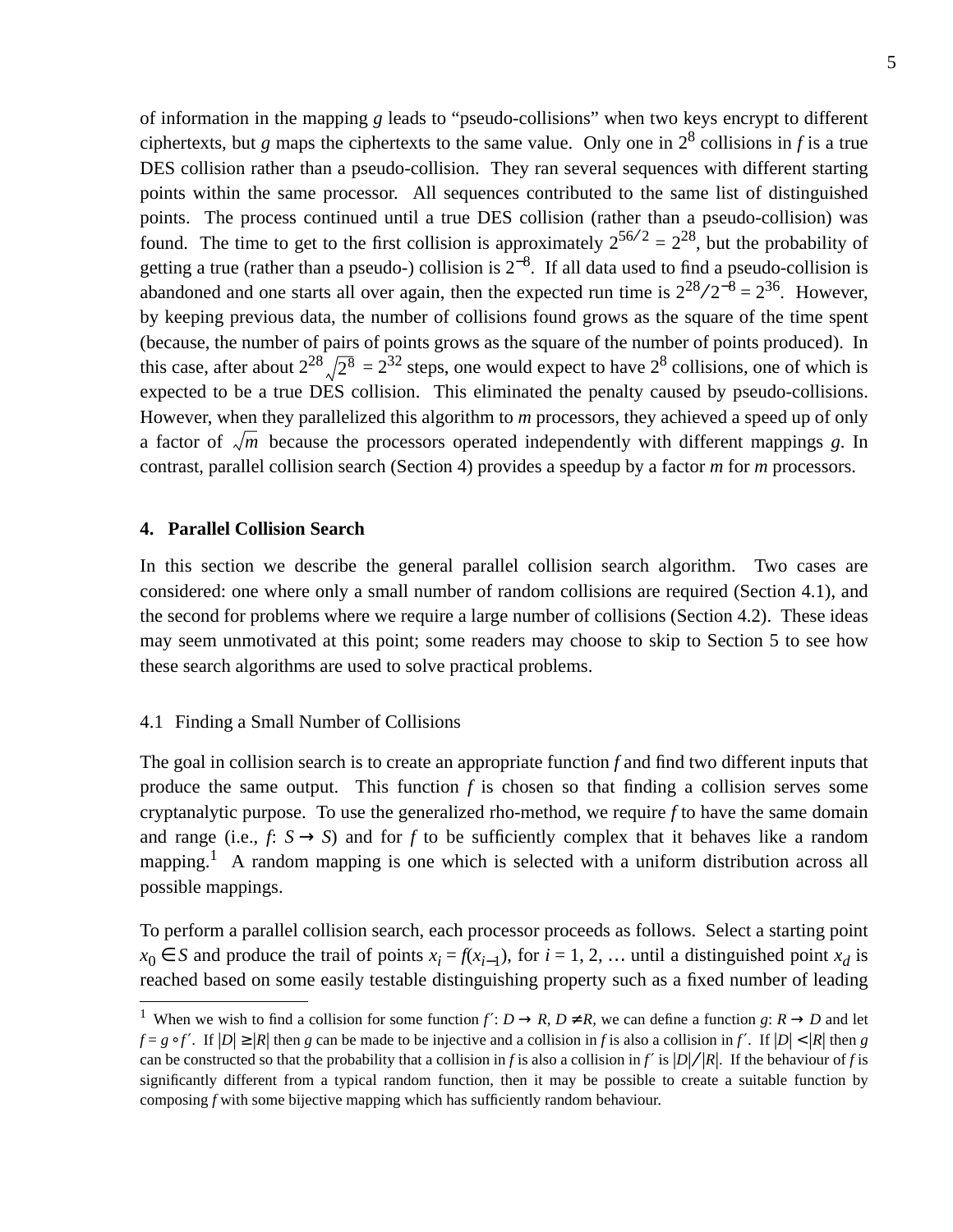zero bits. Add the distinguished point to a single common list for all processors and start producing a new trail from a new starting point.<sup>1</sup> Depending on the application of collision search, other information must be stored with the distinguished point (e.g., one must store  $x_0$  and *d* in order to quickly locate the points *a* and *b* such that  $f(a) = f(b)$ ). A collision is detected when the same distinguished point appears twice in the central list. As illustrated in Figure 1, we have many processors taking pseudo-random walks through the set *S* producing many trails terminating at distinguished points. As soon as any trail touches another trail, the two will coincide from that point on (see trails 3 and 4 in Figure 1).<sup>2</sup> Trails 3 and 4 terminate at the same distinguished point  $x_5 = x_4'$ , and the collision in *f* is  $f(x_2) = f(x_1')$ . After the first collision is detected, if more collisions are required, one can continue producing trails and distinguished points until the desired number of collisions have been found.



**Figure 1.** Parallelized Collision Search

Note that it is possible for one trail to collide with the starting point of another trail in which case we have a "Robin Hood" which does not yield a collision in *f*. Let θ be the proportion of points which satisfy the distinguishing property. The lengths of trails are geometrically distributed with mean  $1/\theta$ . In practice,  $\theta$  is small enough that trails are long and Robin Hoods are rare. It is also possible for a trail to fall into a loop which contains no distinguished point. Left undetected, the processor involved would cease to contribute to the collision search. This problem can be handled by setting a maximum trail length of say  $20/θ$  and abandoning any trail which exceeds

 $1$  In the early description of parallel collision search [42], processors continued the trail from a distinguished point rather than starting at a new point. When several collisions are needed, the continuation method has the potential disadvantage of a processor's trail falling into a cycle and repeatedly detecting the same collisions.

 $2$  Although the collision depicted in Figure 1 resembles a lambda rather than a rho, it should not be confused with Pollard's lambda method for computing discrete logarithms. The rho method (which parallel collision search is based on) makes use of a pseudorandom function where all elements of a space are accessible on each iteration, whereas the lambda method requires an ordering of elements with each iteration taking a step whose distance is small relative to the total size of the space.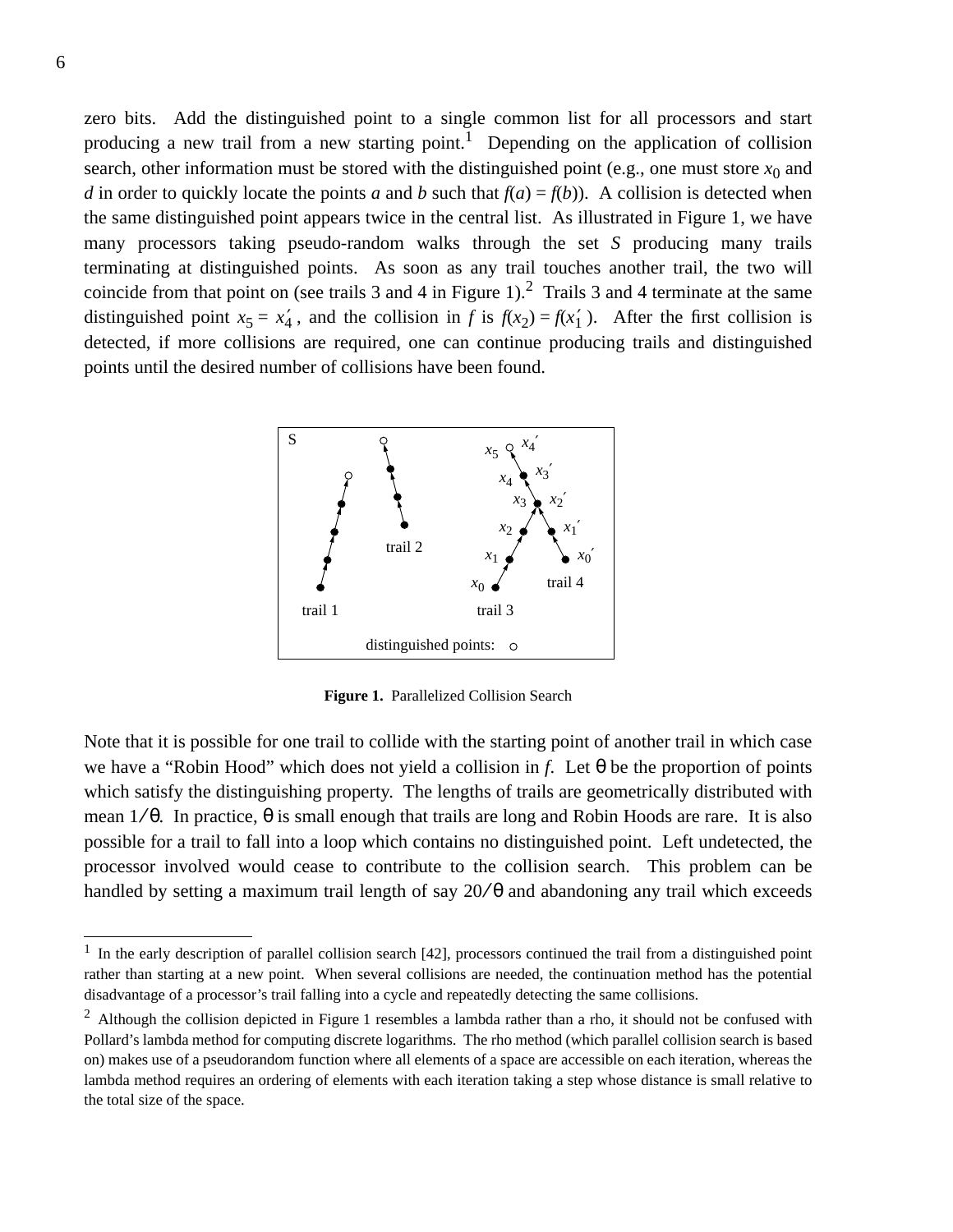the maximum length. The proportion of trails whose length exceeds  $20/\theta$  is  $(1-\theta)^{20/\theta} \approx e^{-20}$ . Each abandoned trail is about 20 times longer than the average, and so the proportion of work that is abandoned is approximately 20*e*−<sup>20</sup> < 5×10−<sup>8</sup> .

**Run-Time Analysis for Finding a Small Number of Collisions.** We now examine the expected run-time of the parallel collision search algorithm starting with the case where only a single collision is required. Of all the points on all the trails, if any two are the same, this will eventually lead to a duplicated distinguished point which will be detected. Let  $n = |S|$ , and let *m* be the number of processors producing trails. From Section 2, we expect to produce  $\sqrt{\pi n/2}$  points before one trail touches another. The work required by each processor is  $\sqrt{\pi n}/2/m$  steps. In some applications of collision search, not all collisions are useful. Let  $q \leq 1$  be the probability that a given collision is useful. The probability that no useful collision is found after  $k$  steps among all processors is

$$
(1-q/n)(1-2q/n)...(1-(k-1)q/n) \approx e^{-k^2q/(2n)}.
$$
 (2)

The work required by each processor to find a useful collision is  $\sqrt{\pi n}/(2q)$  /m steps. This is only  $1/\sqrt{q}$  times more than the case where all collisions are useful because the number of collisions grows as the square of the time spent. After a useful collision occurs, we expect the processor involved to have to produce an additional  $1/\theta$  points before the trail strikes a distinguished point.<sup>1</sup> In some collision search applications, it is then necessary to locate the point on the two trails where the collision occurred (in the case of discrete logarithms (see Section 5.1) this is not necessary). To locate the collision efficiently, we need the starting points of the trails and their lengths. Begin by stepping the longer trail forward until its remaining length is the same as the other trail's length. Then step the trails forward in unison until they both hit the same point. Barring a Robin Hood, the points *a* and *b* preceding the common point are such that  $f(a) = f(b)$ , but  $a \neq b$ , as required. Stepping the longer trail must be done serially and then the two trails can be stepped forward with parallel processors. The expected time required for this process is  $1.5/\theta$ iterations of *f*, which is the expected maximum of two random variables each with geometric distribution and mean  $1/\theta$  (see Appendix B). In summary, the run-time to detect the first useful collision is

$$
T = \begin{cases} (\sqrt{\pi n / (2q)}/m + 1/\theta) t & \text{if collisions merely need to be detected} \\ (\sqrt{\pi n / (2q)}/m + 2.5/\theta) t & \text{if collisions must be located} \end{cases}
$$
(3)

where *t* is the time required for an iteration of *f*. Although it is expected that  $1/q$  collisions will occur before a useful one is found, the terms  $1/\theta$  and  $2.5/\theta$  do not increase by a factor  $1/q$ 

<sup>&</sup>lt;sup>1</sup> There is an apparent paradox here because trails average  $1/\theta$  in length, but the expected distance from a point of collision to the end of the trail is also  $1/\theta$ . Longer trails are more likely to be involved in a collision, which resolves the paradox.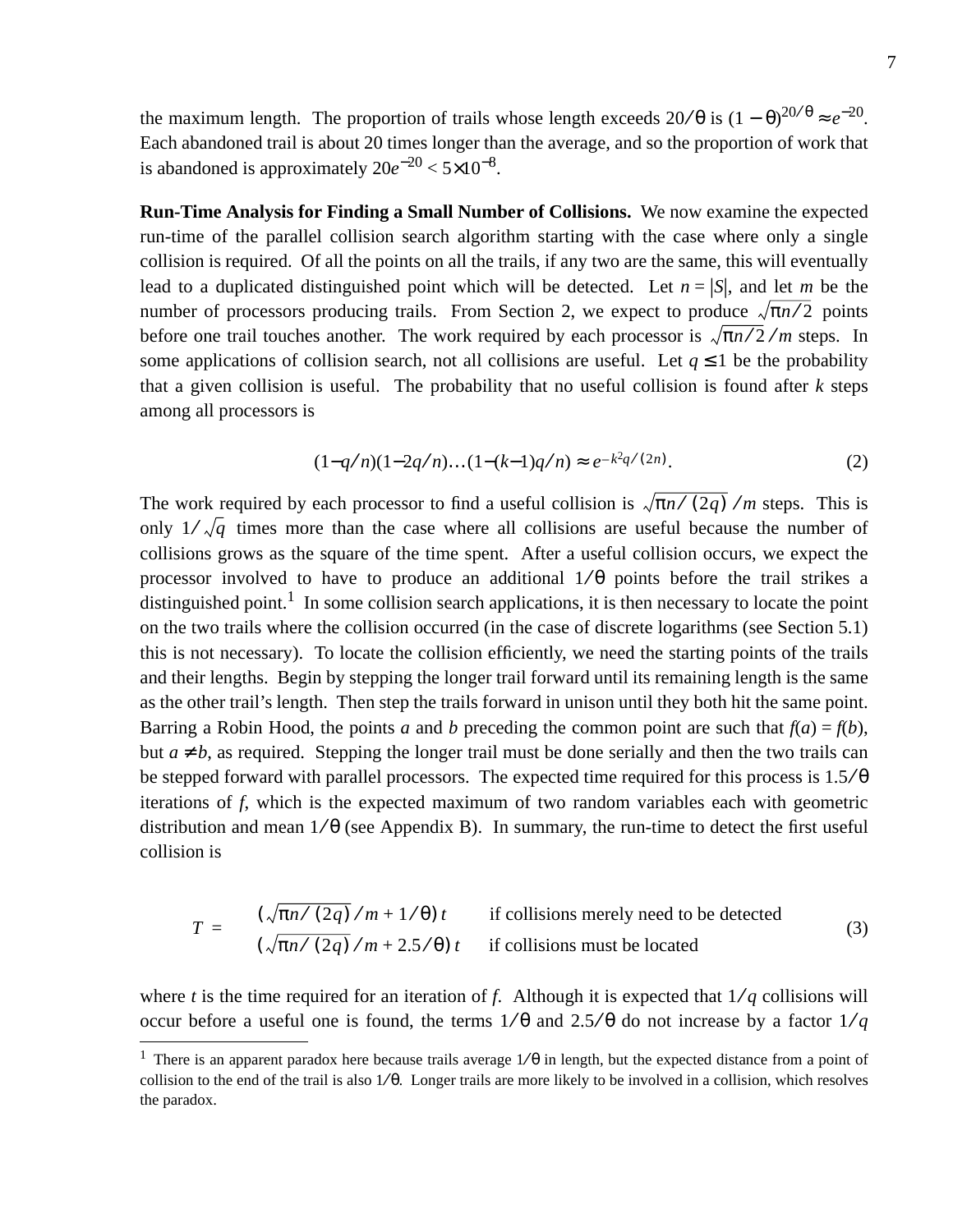because all other processors can go on working while a collision which has occurred is being detected and located (if necessary). The optimum value of  $\theta$  is dependent on the relative costs of processors and memory, which is addressed in Section 6.

#### 4.2 Finding a Large Number of Collisions

We now consider the case where many collisions are required in a function  $f: S \to S$ . In this case, of all the collisions that exist for the function *f*, only one is the "golden collision" which leads to a solution to the cryptanalytic problem at hand. An algorithm to find the golden collision is useful for performing meet-in-the-middle attacks faster than can be done with previous techniques (see Section 5.3). The algorithm proceeds in the same way as the case where only a small number of random collisions are required except that we continue collecting collisions until the golden collision is found. There must be some test available to determine if a given collision is the golden collision.

The algorithm begins with processors generating trails each starting from a different point  $x_0 \in S$ and computing  $x_i = f(x_{i-1})$ , for  $i = 1, 2, ...$  until a distinguished point  $x_d$  is reached after *d* steps, where the expected value of *d* is  $1/\theta$ , and  $\theta < 1$  is the proportion of points which are distinguished. The triple  $(x_0, x_d, d)$  is stored in a memory. Let *w* be the number of triples that the memory can hold. To simplify access to the memory, we will assume that the memory address where a triple is stored is based on a fixed function of the distinguished point. For example, suppose that  $S = \{0, 1, \ldots, n-1\}$ , and the set of distinguished points is  $\{0, 1, \ldots, n\}$ . Then a triple  $(x_0, x_d, d)$  could be stored at address  $\lfloor wx_d/(n\theta)\rfloor$  in the memory. If the memory element was already full, holding a different distinguished point, then the old data is simply overwritten. If the memory element was full, holding the same distinguished point, then we have a collision; in this case, the two triples are used to locate the collision, and the memory element is overwritten with the new triple. A collision is located as in Section 4.1 by first stepping along the longer trail until the remaining portion of the longer trail is the same length as the shorter trail, and then stepping along the trails in unison until they reach the same point. The points preceding the common point are distinct values which map to the same value.

The number of unordered pairs of distinct points in *S* is approximately  $n^2/2$ ; for each pair, the probability is  $1/n$  that the two points therein map to the same value through *f*. Therefore, the expected number of collisions that exist, considering all unordered pairs of distinct points, is about  $n/2$ . If all collisions were equally likely to occur, then one would expect to have to find *n*/2 collisions before the golden one was found. However, collisions are not equally likely to occur. For a given function *f*, the golden collision may have a very low probability of detection. It is necessary to have many versions of the function *f* all of which have a golden collision. The probability of detecting the golden collision will be different for each version of the function. Each version is tried for a fixed time period and then another is tried until the golden collision is found.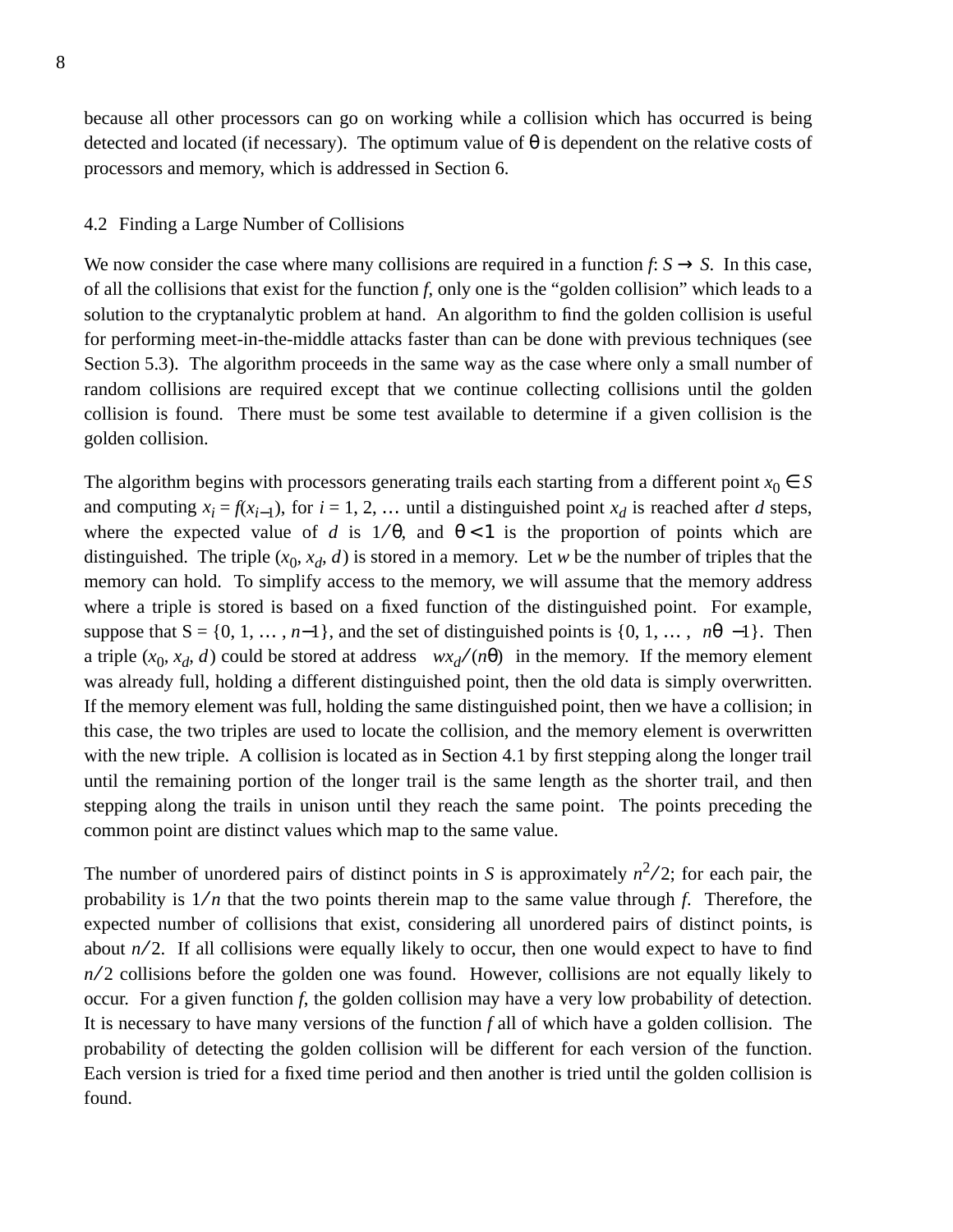**Run-Time Analysis for Finding a Large Number of Collisions.** Let us begin with a simple, but flawed, run-time analysis. If the memory is full with *w* distinguished points, then the total number of points on the trails leading to those distinguished points is about *w* ⁄ θ. With each trail point generated with  $f$  in the space of size  $n$ , the probability of producing a point on one of the existing trails is  $w/(n\theta)$ . The required number of generated points per collision found is then  $n\theta/w$ . To locate a collision, each trail involved must be retraced from its start to the colliding point requiring a total of  $2/\theta$  steps on average. Note that because so many collisions are generated, the process of not only generating, but also locating collisions should be parallelized. The total cost per collision detected is  $n\theta/w + 2/\theta$  steps. This is a minimum of  $\sqrt{8n/w}$  steps when  $\theta = \sqrt{2w/n}$ . The expected number of collisions generated before the golden collision is found is  $n/2$ , giving a total run-time of  $(n/2)\sqrt{8n/w} = \sqrt{2n^3/w}$  function iterations.

There are a number of flaws in the analysis above. The memory for holding distinguished points is empty at the start of the algorithm, and thus is not full all of the time. Not all collisions are equally likely to occur. Not all distinguished points in the memory are equally likely to produce a collision. When a new distinguished point does not lead to a collision, it falls into one of the memory elements at random and reduces the expected number of empty memory elements. However, the number of empty memory elements stays the same when a collision occurs. Thus, collisions cause the memory to fill more slowly than one would expect in the standard occupancy distribution model. This fact combined with the fact that not all distinguished points are equally likely to produce a collision means that, over time, the distribution of distinguished points in the memory tends to become biased towards distinguished points with lower probability of producing a collision.

To examine the true performance of the algorithm, several simulations were run. Let  $\theta = \alpha \sqrt{w/n}$ , and let the number of distinguished points produced per version of the function be β*w* for some constants  $\alpha$  and  $\beta$ . Each simulation was performed for a set of parameters (α, β, *w*, *n*) keeping track of the number of function iterations (*i*) and number of distinct collisions produced (*c*). On each simulation run, the results, *i* and *c*, were averaged across  $\lceil 2^{16} / w \rceil$  versions of the function *f*. Although only one version of *f* was used for simulation runs where  $w \ge 2^{16}$ , multiple runs with the same parameters, but different versions of *f*, were found to give results which agreed to within less than 1%.

For the parameters used in a given simulation run, the expected number of versions of the function required to find the golden collision is  $n/(2c)$ , and the expected total run-time is  $in/(2c)$ function iterations. Simulations were first run for  $w = 2^{16}$ ,  $n = 2^{32}$ , and many different pairs of values for  $\alpha$  and  $\beta$ . The values which minimized the total run-time were  $\alpha = 2.25$  and  $\beta = 10$ . Simulations were then run with these values of  $\alpha$  and  $\beta$  for various values of *w* and *n* (see Table 1). The run-time of each version of f is  $O(\sqrt{nw})$ , and the overall run-time of the algorithm to find the golden collision is  $O(\sqrt{n^3/w})$ . Each entry in Table 1 is the coefficient of  $\sqrt{n^3/w}$  in the number of function iterations required to find the golden collision. The simulation results had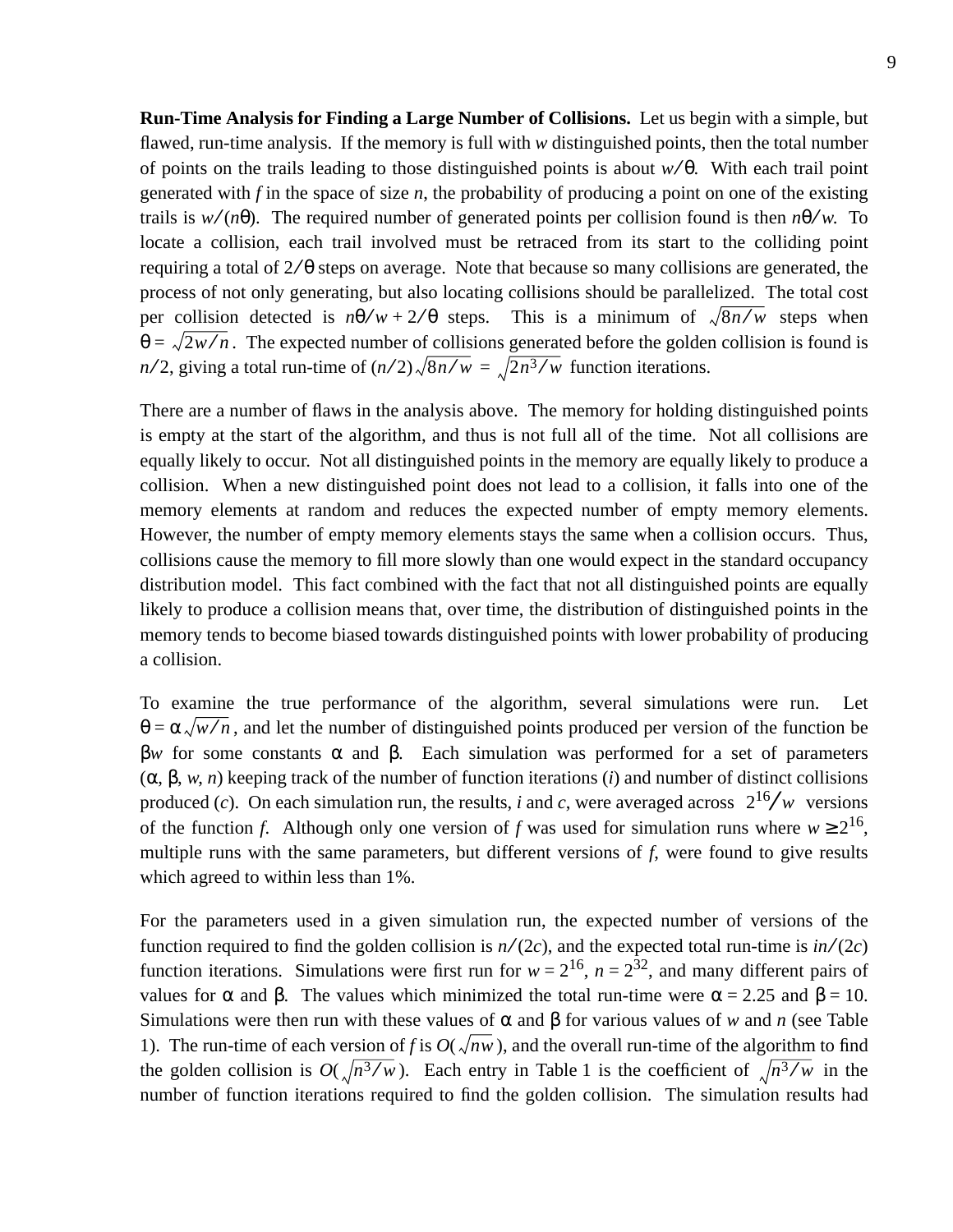very little variance across different values of *n* for each particular value of *w*, except that the runtimes dropped slowly as *w* approached *n*. For values of *w* and *n* which would lead to  $\theta > 1$  (an impossibility), the table entry has a "—"; empty entries correspond to simulations not run due to the excessive amount of computation required.

| $\boldsymbol{n}$ | w              |       |                |         |       |          |          |          |          |          |          |
|------------------|----------------|-------|----------------|---------|-------|----------|----------|----------|----------|----------|----------|
|                  | 2 <sup>0</sup> | $2^2$ | 2 <sup>4</sup> | $2^{6}$ | $2^8$ | $2^{10}$ | $2^{12}$ | $2^{14}$ | $2^{16}$ | $2^{18}$ | $2^{20}$ |
| $2^{16}$         | 9.13           | 4.18  | 2.84           | 2.52    | 2.40  | 2.33     | 2.25     |          |          |          |          |
| $2^{18}$         | 9.09           | 4.17  | 2.87           | 2.52    | 2.43  | 2.39     | 2.33     | 2.23     | --       |          |          |
| $2^{20}$         | 9.09           | 4.14  | 2.85           | 2.52    | 2.44  | 2.43     | 2.39     | 2.33     | 2.23     |          |          |
| $2^{22}$         | 9.04           | 4.20  | 2.87           | 2.56    | 2.47  | 2.43     | 2.42     | 2.39     | 2.34     | 2.24     |          |
| $2^{24}$         | 9.07           | 4.15  | 2.85           | 2.54    | 2.47  | 2.43     | 2.42     | 2.41     | 2.38     | 2.34     | 2.25     |
| $2^{32}$         | 9.04           | 4.22  | 2.87           | 2.53    | 2.48  | 2.45     | 2.44     | 2.45     | 2.45     | 2.47     | 2.50     |
| $2^{40}$         |                |       |                | 2.61    | 2.48  | 2.44     | 2.43     | 2.43     | 2.46     | 2.44     | 2.44     |
| $2^{48}$         |                |       |                |         |       | 2.45     | 2.43     | 2.44     | 2.44     | 2.44     | 2.44     |
| $2^{56}$         |                |       |                |         |       |          |          |          | 2.43     | 2.43     |          |

**Table 1.** Run-Time Results of Simulations of the Algorithm to Find the Golden Collision

These simulations show that if 10*w* distinguished points are generated for each version of the function,  $\theta = 2.25 \sqrt{w/n}$ , and  $w \ge 2^{10}$ , the expected run-time to find the golden collision can be slightly overestimated as

$$
T = (2.5 \sqrt{n^3 / w / m})t \tag{4}
$$

where *m* is the number of processors, and *t* is the time required for a function iteration. Other results from the simulations are: for  $2^{10} \leq w \leq n/2^{10}$ , each function generates about 1.3*w* collisions, of which about 1.1*w* are distinct; 80% of the function iterations are devoted to generating distinguished points and 20% are devoted to locating collisions; the expected number of versions of the function required is  $0.45n/w$ ; and the expected number of distinguished points written to memory is 4.5*n*.

#### **5. Cryptanalytic Applications of Parallel Collision Search**

In this section, we apply parallel collision search to computing discrete logarithms in cyclic groups (Section 5.1), finding hash function collisions (Section 5.2), and meet-in-the-middle attacks (Section 5.3).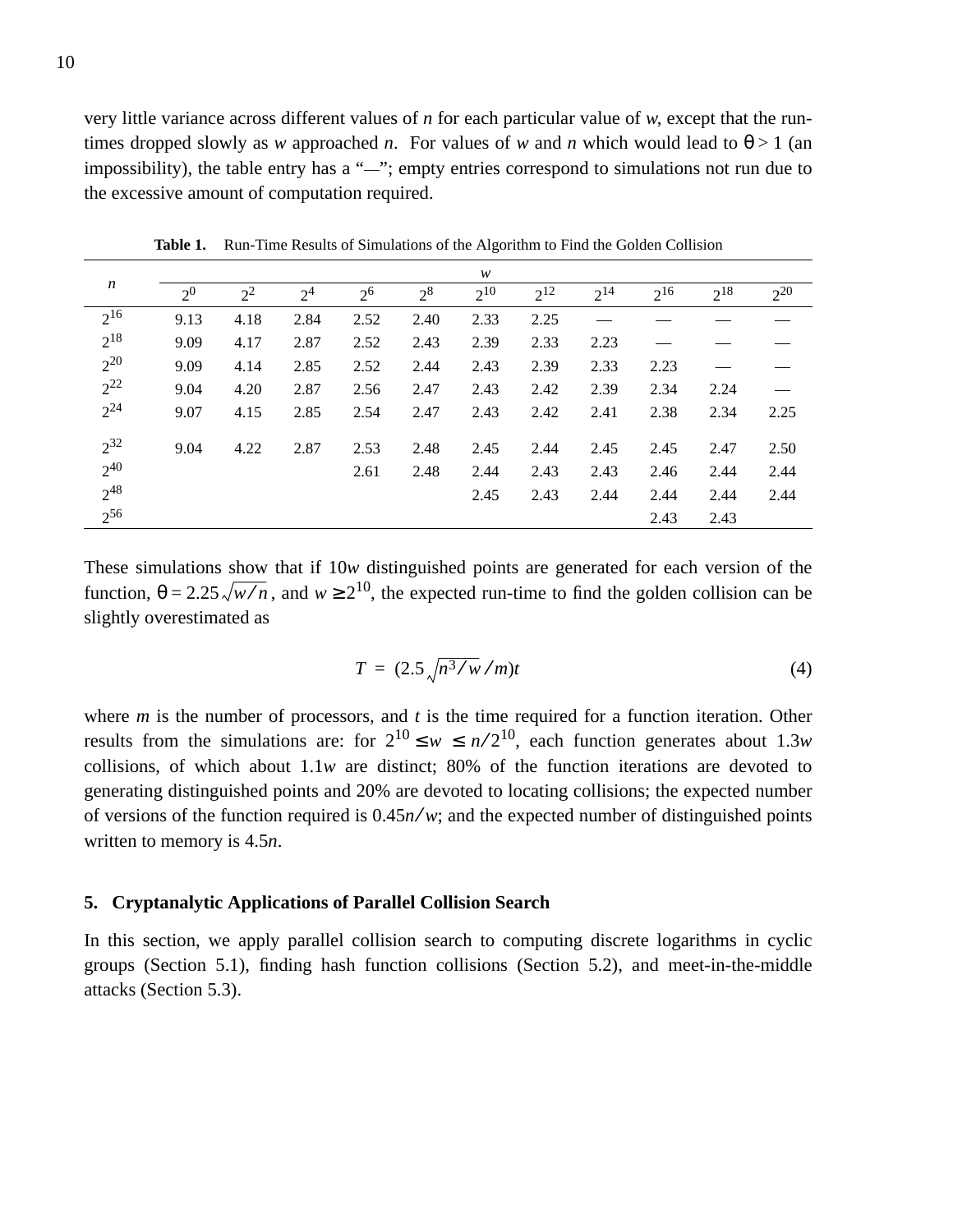#### 5.1 Application to Discrete Logarithms in Cyclic Groups

We now apply parallel collision search to the problem of finding discrete logarithms in a cyclic group *G* of order *n* with generator *g*. Given some element  $y = g^x$  of *G*, we wish to find *x*. We first apply the parallelized rho-method of Section 4.1 and then show how to parallelize Pollard's lambda-method of computing discrete logarithms. Elliptic curve cryptosystems are an example of a system based on a discrete logarithm problem where collision search is the best known attack. Other examples are the Schnorr signature scheme [38] and DSA [11] when the subgroup of prime order *q* is attacked directly. For Schnorr and DSA, index calculus attack methods apply to the larger group GF(*p*), and the sizes of *p* and *q* determine which attack is superior.

The first step in finding a discrete logarithm is to take advantage of the factorization of *n* using a Pohlig-Hellman decomposition [32] (see also [28]). For each prime power  $p^k$  dividing *n*, find *x* mod  $p^k$  as follows. Compute  $g' = g^{n/p}$ , a generator of a subgroup of order *p*. Consider *x* mod  $p^k$ in radix *p* notation,  $x \equiv \sum_{i=0}^{k-1} a_i p^i \pmod{p^k}$ , where the  $a_i$  are unknown. For  $i = 0, 1, ..., k-1$ , find  $a_i$  as follows. Compute the known part of the exponent  $z = \sum_{j=0}^{i-1} a_j p^j$ , and compute  $y' = (y/g^z)^{n/p^{i+1}}$  (note that  $y' = (g')^{a_i}$ ). Recover *a<sub>i</sub>* by computing the discrete logarithm of *y*' in the subgroup of order  $p$ . Finally, use the Chinese Remainder Theorem to recover  $x$  from the residues of *x* modulo each prime power dividing *n*. The running time will be dominated by the time required for the discrete logarithm in the subgroup of order *p* for the largest prime *p* dividing *n*. For the remainder of this section, we will consider the case where G is of prime order  $n=p$ .  $\sum_{j=0}^{i-1} a_j p^j$ 

In a parallel version of the rho-method for logarithms, we suggest the same iterating function used by Pollard [34]. Partition the set of group elements into three roughly equal size disjoint sets *S*1, *S*2, and *S*3, based on some easily testable property. Define the iterating function:

$$
x_{i+1} = \begin{cases} yx_i & \text{if } (x_i \in S_1) \\ x_i^2 & \text{if } (x_i \in S_2) \\ gx_i & \text{if } (x_i \in S_3) \end{cases}
$$

Each processor performs the following steps independently. Choose random exponents  $a_0, b_0 \in [0, p)$  and use the starting point  $x_0 = g^{a_0}y^{b_0}$ . A key point is that different processors use independent starting points of known relation to each other allowing collision information to be resolved into the recovery of logarithms. Compute the sequence defined above keeping track of the total exponents (modulo *p*) of *g* and *y* (note  $x_i = g^{a_i}y^{b_i}$ ). When  $x_i$  is a distinguished point, contribute the triple  $(x_i, a_i, b_i)$  to a list common to all processors and begin again with a new starting point. Shortly after a collision occurs, the colliding processor will encounter a distinguished point and there will be a collision among the  $x_i$  values in the list. If the corresponding exponents in the two triples are *a*, *b* and *c*, *d*, then  $g^a y^b = g^c y^d$  or  $g^{a-c} = y^{d-b}$ . Provided  $b \neq d \pmod{p}$ , the desired logarithm can be computed as  $\log_g y \equiv (a-c) \cdot (d-b)^{-1} \pmod{p}$ ; otherwise, the collision is not useful and the search must continue. Based on randomness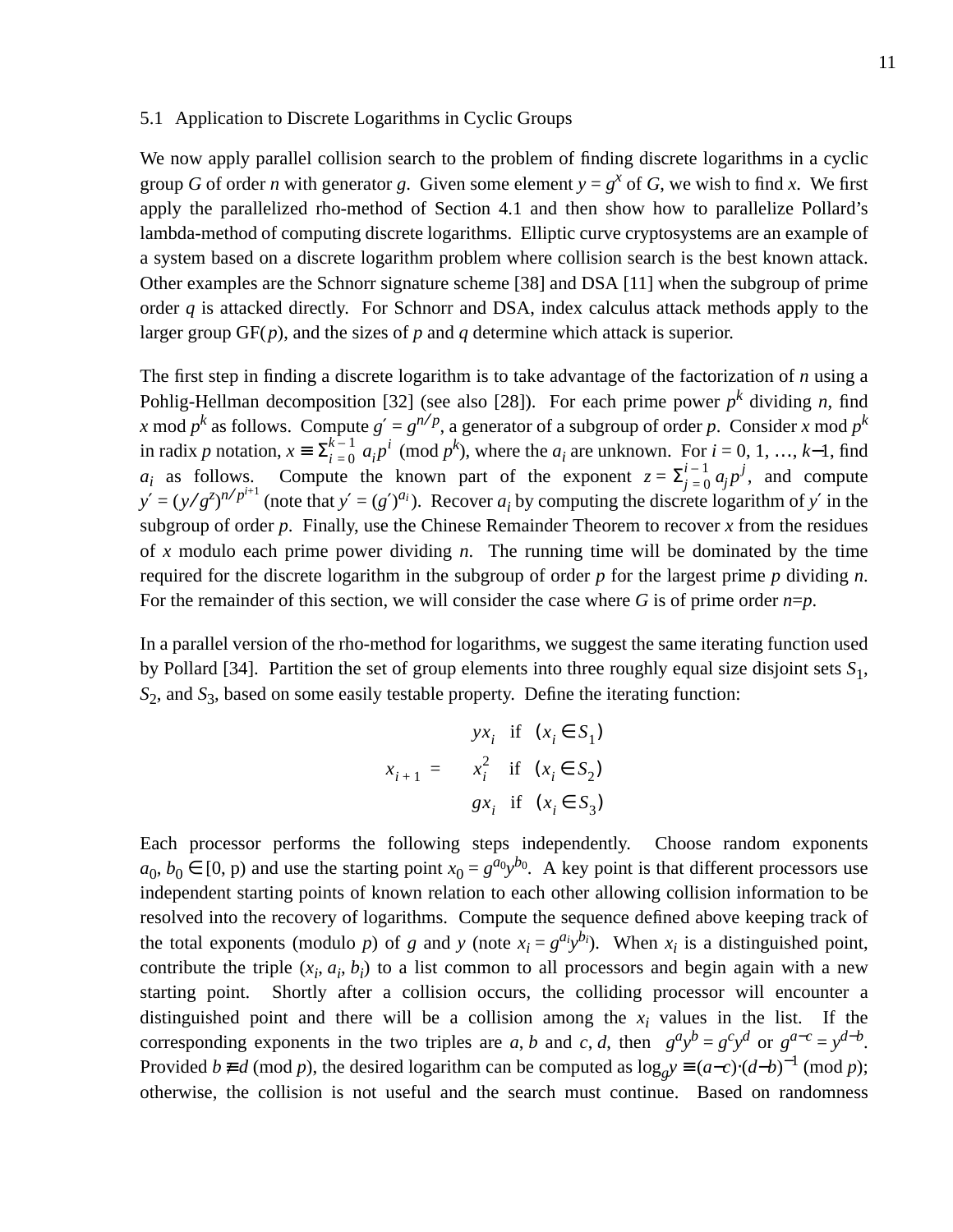assumptions, the probability that  $b \equiv d \pmod{p}$  is very small if *p* is large enough to warrant using parallel collision detection.

We now refer to equation (3) to determine the expected run-time of the discrete logarithm algorithm. For this application of collision search, the probability that a collision is useful (*q*) is very close to 1, and collisions merely need to be detected, not located. The overall run-time is

$$
T_{\rho} = (\sqrt{\pi p/2}/m + 1/\theta)t
$$
 (5)

The algorithm above is designed for the case where *x*, the logarithm being sought, could be any value less than the group order. However, in practical implementations of discrete logarithmbased systems, the exponent size is sometimes limited to a restricted range for faster exponentiation. The algorithm above will work in this case, but there is a faster approach. Begin by using a Pohlig-Hellman decomposition to find *x* modulo the smaller primes dividing the group order. Suppose that we are left with the problem of finding x given  $y = g^x$  in a subgroup of prime order *p*, where  $x \in [0, b)$  for some bound  $b < p$ . Pollard's lambda-method [34] (affectionately known as the method of catching kangaroos) is well-suited to this task. A single processor version of the lambda-method which does not use distinguished points proceeds as follows. Define an iterating function  $x_{i+1} = x_i g^{a(x_i)}$ , where *a* is a function taking values randomly from a set *A*. A possible choice for the set *A* is the powers of 2 (starting with  $2^0$ ) <sup>1</sup> up to some limit with the largest entry selected such that it determines a particular value for the mean of the set entries. Let the mean of the values in *A* be  $\alpha$  (the optimum value of  $\alpha$  is found below). If we think of a number line labelled with the powers of *g*, each iteration jumps the kangaroo forward by a distance of  $a(x_i)$ , and the distance jumped is determined solely by  $x_i$ . Start a tame kangaroo at  $x_0 = g^b$  and let it make αβ jumps (for some constant β optimized below) keeping track of the total distance travelled, and record the final resting spot and distance travelled. This kangaroo is tame because we know the logarithm of the points that it lands on. Now start a wild kangaroo at  $x_0' = y$ and let it jump (with the same iterating function) keeping track of the distance travelled and checking whether it ever lands on the tame kangaroo's final resting spot. If the wild kangaroo ever lands on any of the same spots as the tame kangaroo, then it will follow the same path thereafter, and when it reaches the tame kangaroo we can find the desired logarithm from the total distances travelled by each kangaroo. If the method fails, set off another wild kangaroo with a starting point  $x_0 = yg^z$  for some small known *z*.

We now determine the run-time of the algorithm and optimize the constants  $\alpha$  and  $\beta$ . Note that we can pre-compute  $g^u$  for each  $u \in A$  so that each kangaroo jump costs one group operation. After the wild kangaroo passes  $g^b$ , it takes about  $\alpha\beta$  jumps before reaching the tame kangaroo with each jump having a probability of about  $1/\alpha$  of landing on a spot that the tame kangaroo once landed on. The probability of success is about  $1 - (1 - 1/\alpha)^{\alpha\beta} \approx 1 - e^{-\beta}$ . The final resting

<sup>&</sup>lt;sup>1</sup> Pollard speculated that powers of 2 would be acceptable [34], but feels that further investigation is needed.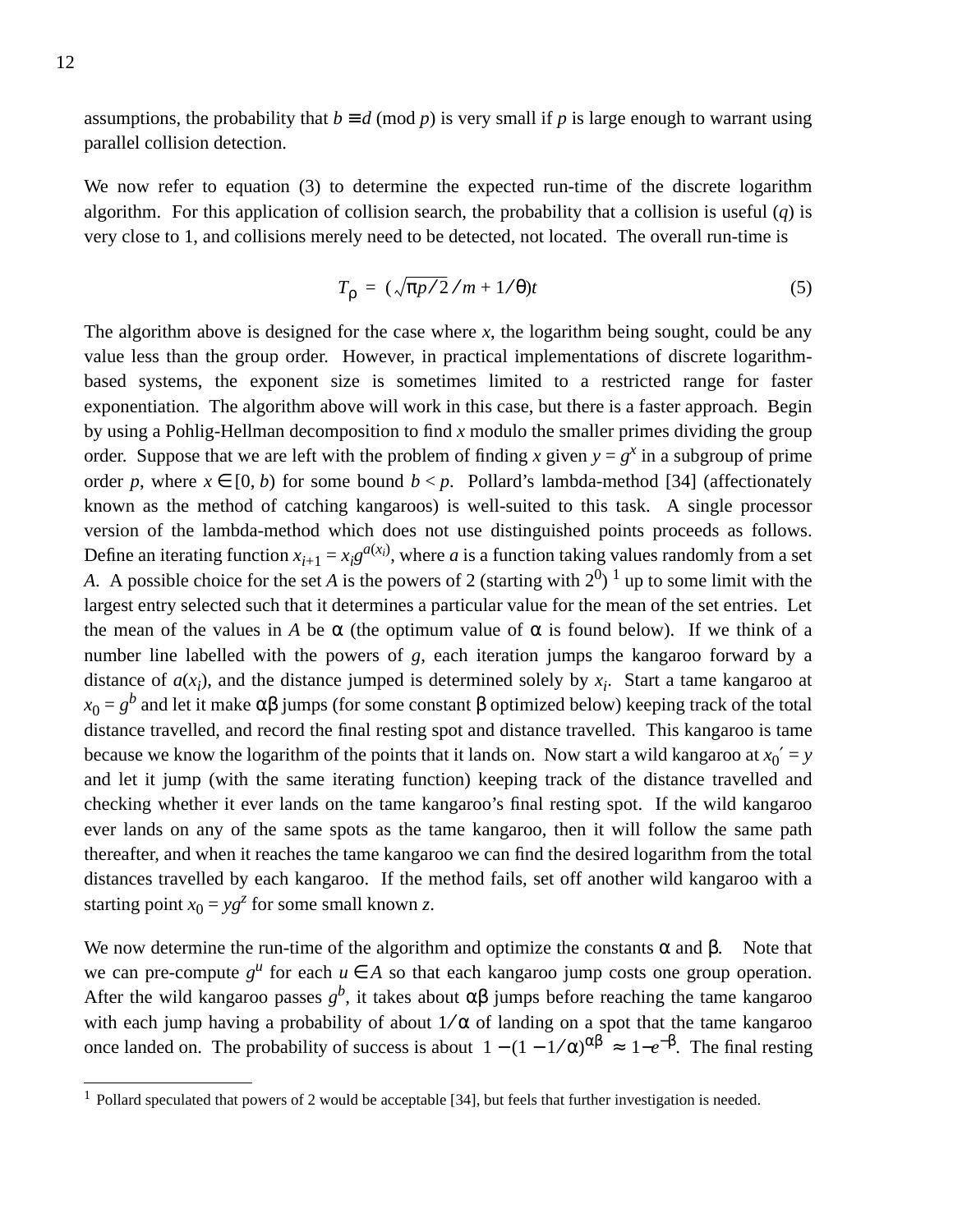spot for the tame kangaroo is at a distance of about  $b + \alpha^2 \beta$  from  $g^0$ . If the wild kangaroo travels this far (which takes about  $b/\alpha + \alpha\beta$  jumps) we stop it because it must have passed the tame kangaroo without landing on it. Because the expected starting point for the wild kangaroo is  $g^{b/2}$ , when the algorithm succeeds, the expected number of steps is  $b/(2\alpha) + \alpha\beta$ . Overall, the tame kangaroo is sent once (taking  $\alpha\beta$  jumps), and the wild kangaroo succeeds once and is expected to fail  $1/(1-e^{-\beta}) - 1$  times. This gives a total run-time of  $\alpha\beta - b/(2\alpha) + (\alpha\beta + b/\alpha)/(1-e^{-\beta})$  group operations. This is minimized when  $\alpha = \sqrt{b(1 + e^{-\beta})/(2\beta(2 - e^{-\beta}))}$ . Using numerical techniques, we find that the run-time is minimized when  $\beta \approx 1.39$  giving  $\alpha \approx 0.51 \sqrt{b}$  and a total run-time of approximately  $3.28\sqrt{b}$  group operations.

The lambda-method suffers from the same parallelization problem as the rho-method: running *m* processors independently gives a speedup of only  $\sqrt{m}$ . However, the lambda method can be efficiently parallelized as follows. Again, let the mean of the elements of *A* be  $\alpha$  (the optimum value of  $\alpha$  is found below). Launch  $m/2$  tame kangaroos with starting points  $g^{(b/2)+iv}$ , for  $0 \le i < m$ , where *v* is a small constant (avoid a power of 2 for *v* so that the probability of tame kangaroos following the same path is not abnormally high). At the same time, launch  $m/2$  wild kangaroos with starting points  $yg^{b+iv}$ , for  $0 \le i < m$ . Whenever a kangaroo lands on a distinguished point, store it in a list common to all processors. With each distinguished point, store a flag indicating the kangaroo type (tame or wild) and the distance from  $g<sup>0</sup>$  (for tame kangaroos) or from *y* (for wild kangaroos). Suppose that a kangaroo reaches a distinguished point that is already in the list. If the kangaroos are of the same type, then move the trailing kangaroo forward by some small random distance so that it will not repeat the other kangaroo's path. If the distinguished point was produced by kangaroos of different type, then subtract the distances to get the desired logarithm and we are done.

We now determine the run-time of the parallelized lambda-method. Initially, the two groups of kangaroos are separated by some distance between 0 and  $b/2$ . The expected separation is  $b/4$ and it takes about  $b/(4\alpha)$  jumps for the trailing kangaroos to cover this distance. After this, the trailing kangaroos enter a region where the proportion of points landed on by leading kangaroos is  $(m/2)/\alpha$ . On each step, the probability that one of the  $m/2$  trailing kangaroos lands on a spot previously occupied by a leading kangaroo is about  $(m/2)^2/\alpha$ , and the expected number of jumps for each kangaroo before this happens is  $4\alpha/m^2$ . Adding this to the time required to close the initial gap between the two groups of kangaroos, we get  $b/(4\alpha) + 4\alpha/m^2$  jumps, which is a minimum of  $2\sqrt{b/m}$  when  $\alpha = (m/4)\sqrt{b}$ . If the proportion of points satisfying the distinguishing property is  $\theta$ , we expect it to take an additional  $1/\theta$  jumps to reach the next distinguished point after a collision occurs. If the time required for a group operation is *t*, then the total run-time is

$$
T_{\lambda} = (2\sqrt{b}/m + 1/\theta)t
$$
 (6)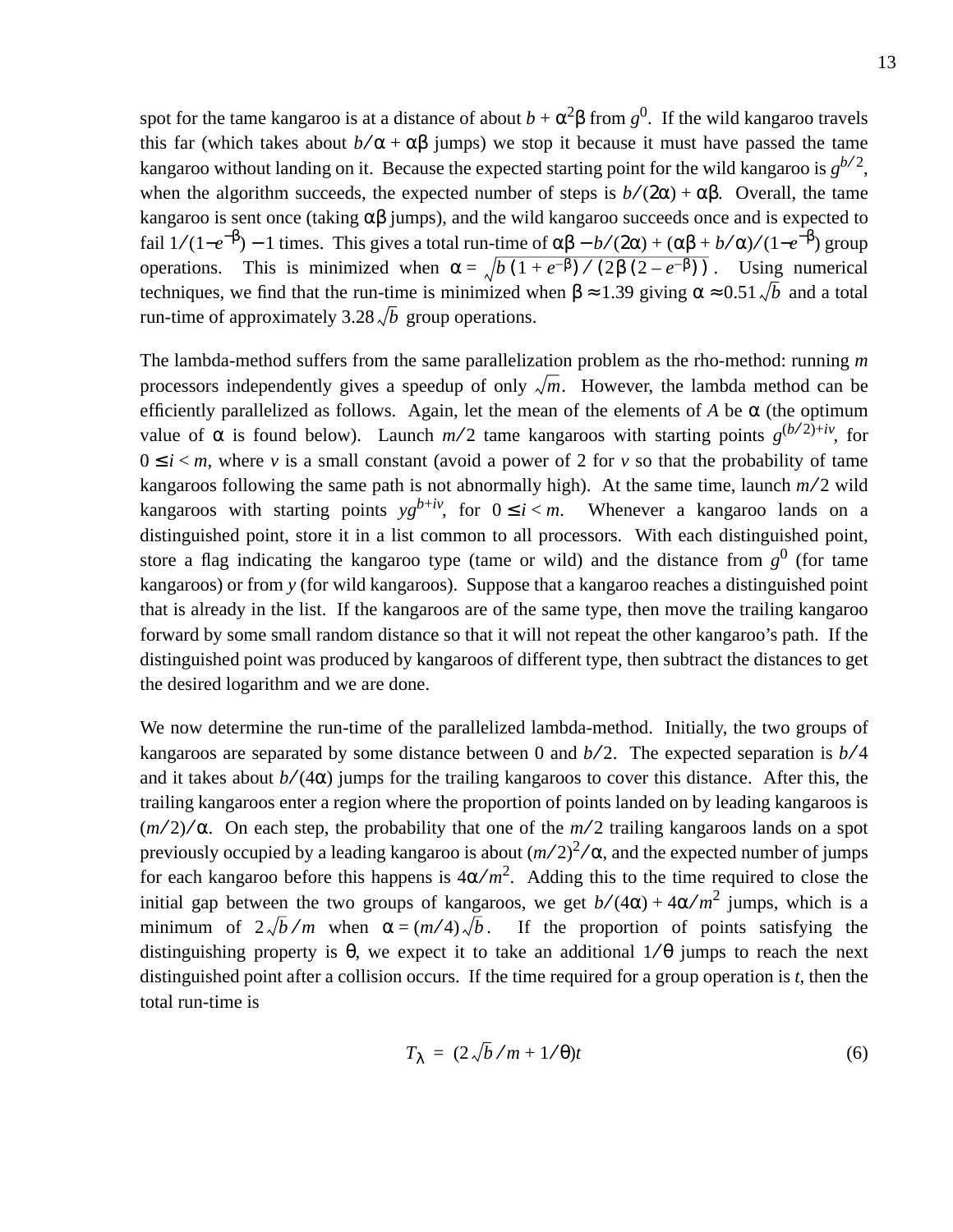In the analysis above, we assumed that the number of processors is even with the processors divided equally between tame and wild kangaroos. When there is only one processor, we can simulate two half-speed processors by alternating between jumps of one tame and one wild kangaroo. Thus using equation (6) with *m*=2 and 2*t* as the time to perform a group operation, we get  $T_{\lambda} = (2\sqrt{b} + 2\sqrt{\theta})t$  when there is only one processor. This agrees with (6) for  $m=1$  except for the term involving θ which can be made small by choosing an appropriate distinguishing property. Compared to a run-time of  $(3.28\sqrt{b})t$  for the previous version of the lambda-method which does not use distinguished points, the new method is  $1.64$  times faster.<sup>1</sup> It is also interesting to compare the run times of the parallelized lambda and rho-methods. For the case where the exponent is full size  $(b = p)$ , the lambda-method is about 1.60 times slower; it becomes faster when  $b < 0.39p$ .

#### 5.2 Application to Hash Functions

In this section we apply the parallel collision search technique to finding real collisions in hash functions. By "real" we mean not only collisions on the overall hash function (as opposed to simply on the compression function of a hash function), but such collisions which are meaningful in practice (e.g., where the input messages may be largely or entirely selected by an attacker). Such collisions were found by Dobbertin in MD4 [15]. These methods apply to any hash function including MD5 [37], RIPEMD [5] and its successors RIPEMD-128 and RIPEMD-160 [16], SHA-1 [39], and MDC-2 and MDC-4 [30]. We first review how hash functions are typically used in conjunction with digital signatures, and the classic attack of Yuval [45]. We then apply parallel collision search to extend this attack to allow parallelization and reduce memory requirements.

Hash functions are designed to take a message of arbitrary bitlength and map it to a fixed size output called a hash result. Let  $H: M \to R$  be such a hash function. Typically, hash functions are constructed from a function *h*:  $B \times R \rightarrow R$  which takes a fixed size block of message bits together with an intermediate hash result and produces a new intermediate hash result. A given message *m* ∈ *M* is typically padded to a multiple of the block size and split into blocks  $m_1$ , ...  $m_l$  ∈ *B*. The padding often includes a field which indicates the number of bits in the original message. Beginning with some constant  $r_0 \in R$ , the sequence  $r_i = h(m_i, r_{i-1})$  is computed for  $i = 1, \ldots l$ , and *rl* is the hash result for message *m*.

Hash functions are commonly used in connection with digital signatures. Instead of signing a message directly, the message is first hashed and the hash result is signed. For cryptographic security, it must be computationally infeasible to find two messages that hash to the same value; otherwise, a digital signature could be copied from one message to the other.

<sup>&</sup>lt;sup>1</sup> To be fair, Pollard's paper describing the lambda-method [34] discussed using a programmable calculator for performing discrete logarithms. The new lambda-method is not useful unless it is possible to store at least 4 or 5 distinguished points, and this would have been awkward on a programmable calculator.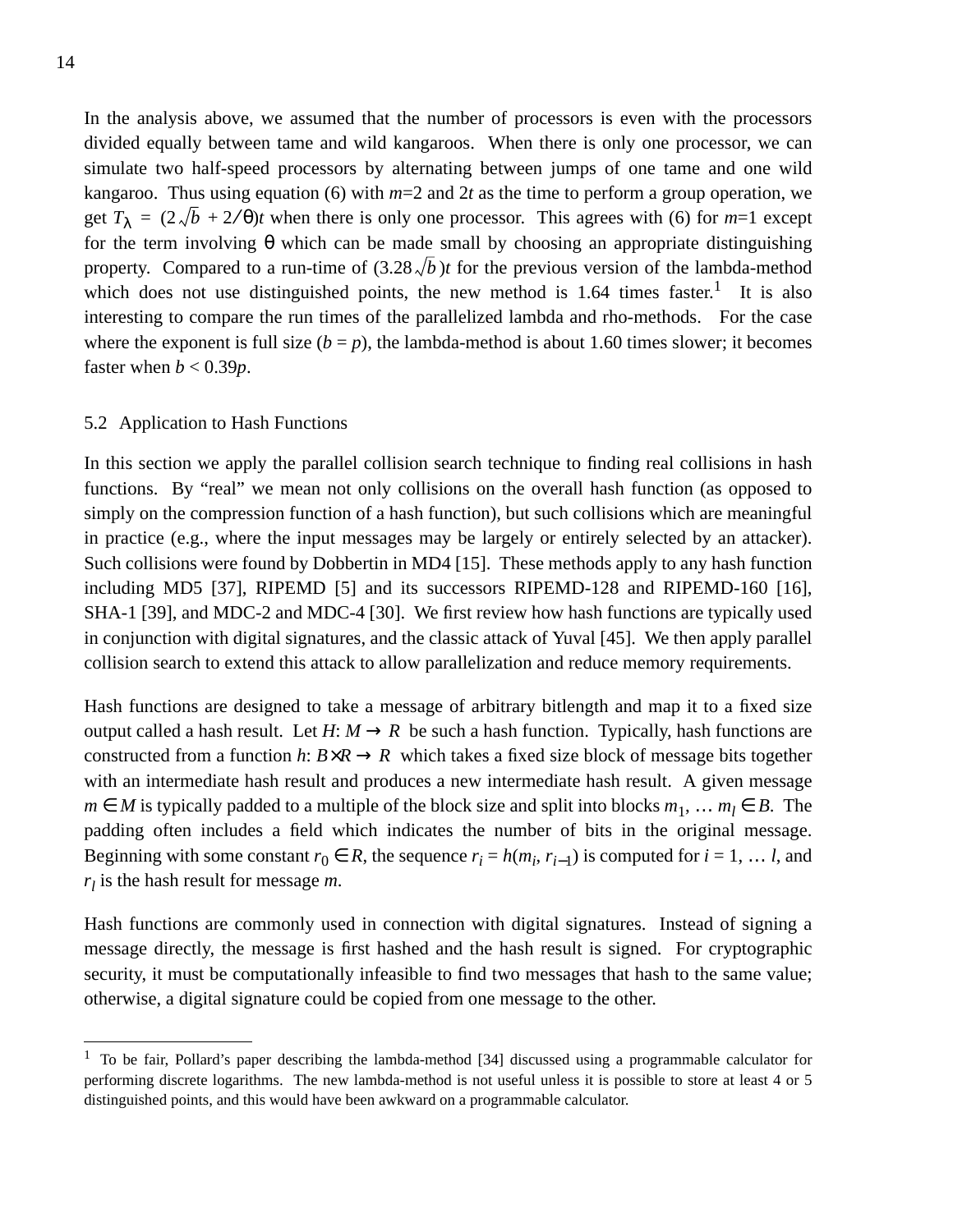Now suppose we have a message *m* that we would like the victim to digitally sign, but he is not willing to do so. A simple attack on the hash function can help to acquire the desired signature as follows [45]. Choose some other message *m*′ that the victim is willing to sign. Find several ways to modify each of *m* and *m*′ that do not alter their respective semantic meaning (e.g., adding extra spaces or making small changes in wording). The combinations of message modifications lead to many versions of a message, all of which have essentially the same meaning. Then hash the different versions of *m* and *m*′ until we find two versions that give the same hash result. The victim will sign the version of *m*′, and we can copy the signature to *m*. This attack requires  $O(\sqrt{n})$  time and space, where  $n = |R|$ .

The memory requirements for a hash function attack can be eliminated using collision search techniques. Let  $m \in M$ , and let  $g_m: R \to M$  be an injective function which takes a hash result (and a fixed message *m*) as input and produces a perturbation of *m* with the same semantic meaning to the signer. For example, the bit positions in a hash result could correspond to sentences in the message *m* with each hash result bit deciding whether to place one or two spaces after the period. Partition the set *R* into two roughly equal size subsets  $S_1$  and  $S_2$  based on some easily testable property of a hash result. Then define a function  $f: R \to R$  as follows, with *m* and *m*′ as described above as implicit constants.

$$
f(r) = \begin{cases} H(g_m(r)) & \text{if } (r \in S_1) \\ H(g_{m'}(r)) & \text{if } (r \in S_2) \end{cases}
$$

Using the parallel collision search technique from section 4.1, find pairs of hash results *a* and *b* such that  $f(a) = f(b)$ , but  $a \neq b$ . A collision is not useful unless *a* and *b* are in different subsets  $S_i$ , *S<sub>j</sub>* of *R*, which will occur with probability 1/2. Suppose  $a \in S_1$  and  $b \in S_2$ ; then  $H(g_m(a)) = H(g_m(b))$  (i.e., we have versions of *m* and *m'* which give the same hash result).

With this approach, each iteration of *f* requires applying the hash function to an entire message. To reduce the amount of computation required, we choose mappings  $g_m$  and  $g_{m'}$  to affect as few message blocks as possible. For  $g_m$  and  $g_{m'}$  to be injective, we must be able to code the bits of a hash result into the affected message blocks. One example of a way to do this would be to find four non-printable characters and code two bits per byte. Another example is to code data within the shading of a company logo in a word processor file. For the most popular hash functions, message blocks are longer than hash results (i.e.,  $|B| > |R|$ ), and in the following, we will assume that the bits of a hash result can be coded into a single message block. The message *m* consists of the blocks  $m_1, \ldots, m_l$ . Message  $m'$  consists of the blocks  $m'_1, \ldots, m'_j, m_{j+1}, \ldots, m_l$ . Note that  $m$  and *m*′ must have the same length so that the length information coded in their final blocks will be the same. The effect of  $g_m$  and  $g_{m'}$  is coded into blocks  $m_j$  and  $m'_j$ . If the intermediate hash results are the same for *m* and *m*′ after block number *j*, then the final hash results will be the same as well. The function *f* now just needs to use one iteration of the hash function. Let  $r_{j-1}$  and  $r'_{j-1}$  be the intermediate hash results for *m* and *m'* after *j*−1 blocks. Replace  $g_m$  and  $g_m'$  with  $g: R \to B$  which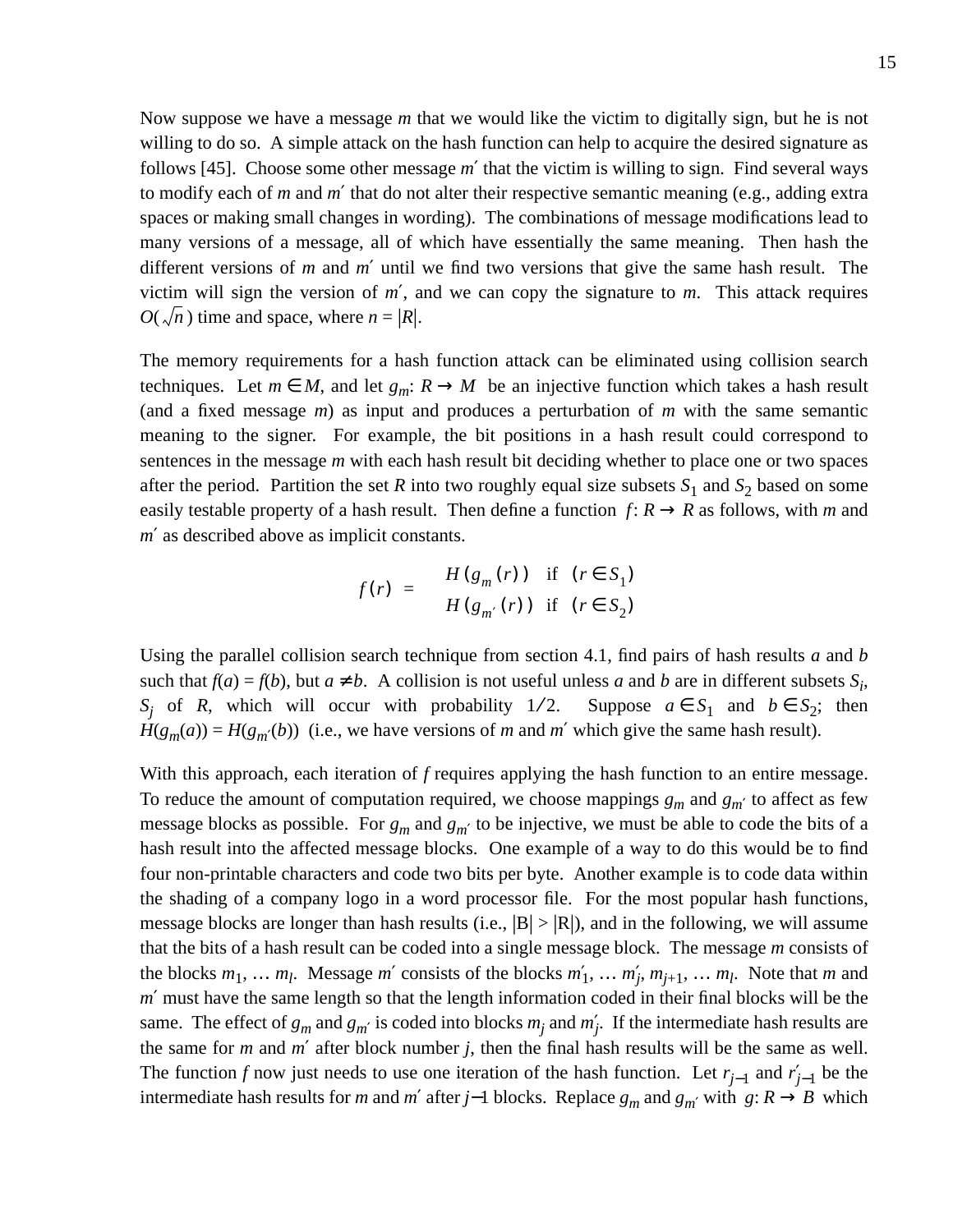maps a hash result to a message block; this assumes we are free to manipulate the message blocks  $m_j$  and  $m'_j$  in their entirety. Then use the following function *f* for collision search.

$$
f(r) = \begin{cases} h(g(r), r_{j-1}) & \text{if } r \text{ is even} \\ h(g(r), r'_{j-1}) & \text{if } r \text{ is odd} \end{cases}
$$

Referring to equation (3), collisions must be detected and located, and the probability that a collision is useful is  $q = 1/2$ , giving a run-time for finding a real hash collision of

$$
T_{\text{hash}} = (\sqrt{\pi n}/m + 2.5/\theta)t \tag{7}
$$

where  $n = |R|$ , *m* is the number of processors, and *t* is the time required for a hash function iteration.

#### 5.3 Application to Meet-in-the-middle Attacks

We now apply parallel collision search to meet-in-the-middle attacks. We begin by examining the run-time of the standard approach to performing such attacks and then show that parallel collision search can greatly improve run-time. Meet-in-the-middle attacks on double-DES and triple-DES are used to illustrate the techniques; see van Oorschot and Wiener [43] for additional applications including discrete logarithm attacks for the special case of bounded-weight exponents, and attacking a scheme for server-aided RSA computations. Other work on attacking multiple encryption includes the meet-in-the-middle attack on double-DES described by Diffie and Hellman [13] and generalized by Even and Goldreich [17], and attacks on two-key tripleencryption [29, 41].

In a general meet-in-the-middle attack, we have two functions,  $f_1: D_1 \to R$  and  $f_2: D_2 \to R$ , and we wish to find two particular inputs  $a \in D_1$  and  $b \in D_2$ , such that  $f_1(a) = f_2(b)$ . Let  $n_1 = |D_1|$  and  $n_2 = |D_2|$ . Without loss of generality, assume  $n_1 \le n_2$ . If there are many pairs of inputs which satisfy this condition, there must be some further test to determine which pair is correct. For the case of double-DES encryption we assume that we have a plaintext-ciphertext pair (*P*, *C*) such that  $C = E_{k_2}(E_{k_1}(P))$ , where  $E_x(\cdot)$  denotes DES encryption with key *x*, and  $k_1$  and  $k_2$  are the unknown keys. If we let  $f_1(x) = E_x(P)$  and  $f_2(x) = E_x^{-1}(C)$ , then  $f_1(k_1) = f_2(k_2)$ . Note that *P* and *C* are constants; the inputs sought are  $k_1$  and  $k_2$ . Many pairs of keys will match the particular plaintext-ciphertext pair. By testing each pair of keys on a second plaintext-ciphertext pair, with high probability only the correct pair of keys will remain.

A simple approach to performing the meet-in-the-middle attack proceeds as follows. Compute *f*<sub>1</sub>(*x*) for all  $x \in D_1$  and store the  $(f_1(x), x)$  pairs in a table (using standard hashing on the *f*<sub>1</sub>(*x*) values to allow lookup in constant time). For each  $y \in D_2$ , compute  $f_2(y)$  and look it up in the table. If there is a match, then the candidate pair of inputs *x* and *y* must be tested to see if they are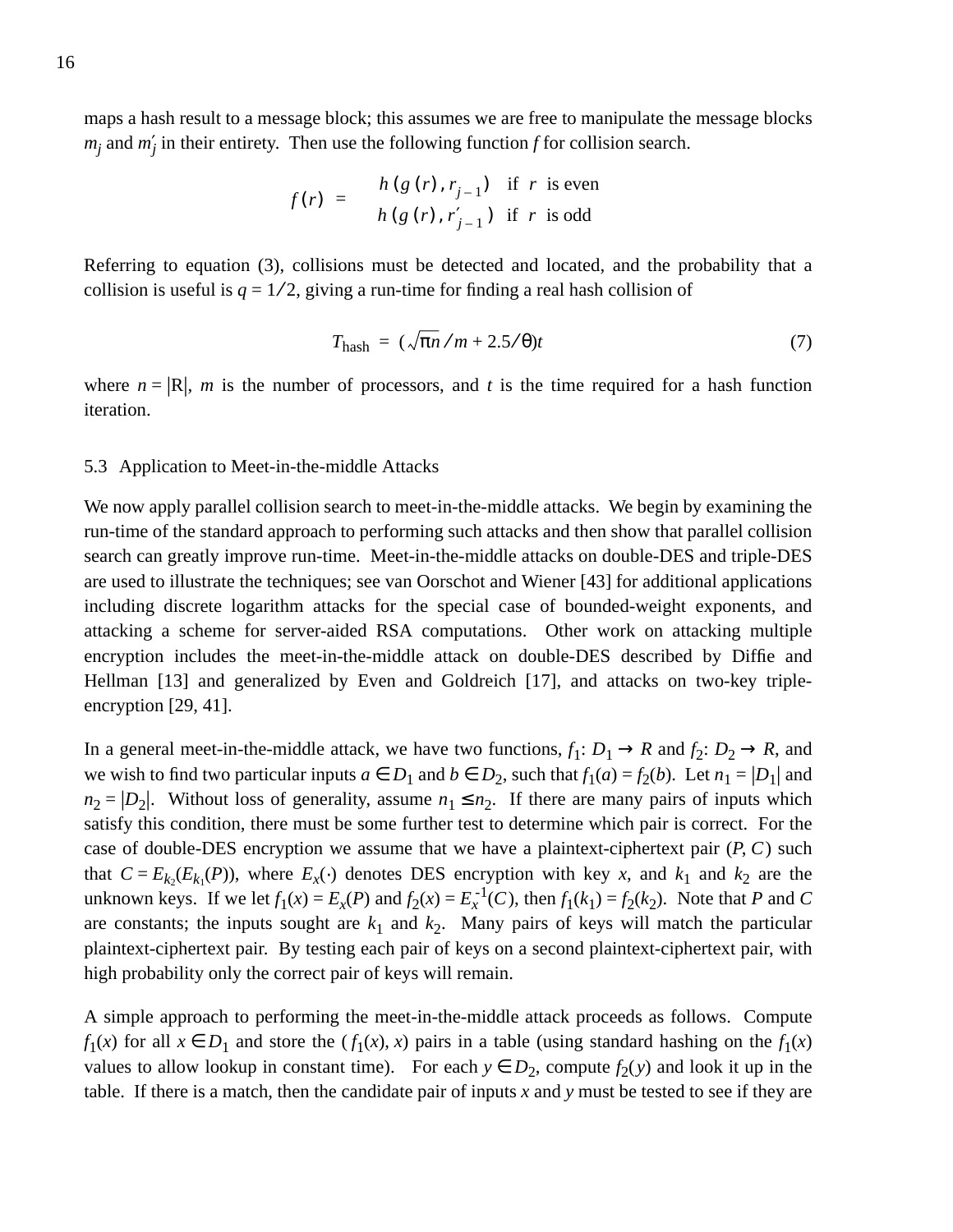the correct inputs (*a* and *b*). This method requires, on average,  $n_1 + n_2/2$  function evaluations and memory for  $n_1$  pairs. For double-DES, this is  $(3/2)2^{56}$  function evaluations and  $2^{56}$  stored pairs. Obviously, this is not a practical amount of memory. Suppose that available memory can hold only *w* pairs. The attack can be modified as follows [17]. Divide the space  $D_1$  into subsets of size *w*. For each subset, compute and store the  $(f_1(x), x)$  pairs, and then for each  $y \in D_2$ , compute  $f_2(y)$  and look it up. The expected run-time for this memory-limited version of the attack is  $(1/2)(n_1/w)(w + n_2) \approx n_1 n_2/(2w)$  function evaluations.

To apply the method of finding a golden collision in Section 4.2 to meet-in-the-middle attacks, we must construct a function *f* for collision search. Because *f* must have the same domain and range, we split  $D_2$  into subsets of size  $n_1$  and perform a collision search for each subset. To simplify the following description, assume that  $n_1$  divides  $n_2$ . Mappings from the integers to  $D_1$  and  $D_2$  are needed; let  $h_1: I \to D_1$  and  $h_2: I \times J \to D_2$  be bijective mappings, where  $I = \{0, 1, ..., n_1-1\}$  and *J* = {0, 1, ...  $(n_2/n_1)$ –1}. Let  $f_1'(x) = f_1(h_1(x))$  and  $f_2'(x) = f_2(h_2(x, j))$ , where *j* ∈ *J* is a fixed value defining a subset of  $D_2$ . Treating *j* as a constant, both  $f_1'$  and  $f_2'$  are mappings from *I* to *R*. Let *g*:  $R \rightarrow I \times \{1,2\}$  be a surjective mapping that takes an element of *R* to a pair which consists of an element of *I* and a bit to select either  $f_1'$  or  $f_2'$ . The mapping *g* should distribute the elements of *R* fairly uniformly across  $I \times \{1,2\}$ . We can now define  $f: S \rightarrow S$ , where  $S = I \times \{1,2\}$ , as  $f(x,i) = g(f'_i(x)).$ 

To show that *f* has a collision related to the desired inputs *a* and *b*, begin by letting  $h_1^{-1}(a) = z$  and  $h_2^{-1}(b) = (u,v)$ . When  $j = v$ ,  $f_1(a) = f_2(b)$  implies that  $g(f_1(h_1(z))) = g(f_2(h_2(u,j)))$ , which means that  $f(z,1) = f(u,2)$ . Therefore, when  $j = v$ , one of the collisions of f leads to the desired inputs *a* and *b*. To use the algorithm for finding a golden collision, several versions of *f* are required. This can be achieved by choosing different versions of the mapping *g*. To find *a* and *b*, repeat the following for each version of *f*. For each  $j \in J$ , use the algorithm in Section 4.2 to search for the golden collision. Using equation (4), the expected run-time, for  $\theta = 2.25 \sqrt{w}/|S|$ , is  $|J|(2.5\sqrt{|S|^3/w/m}t)$ , where *w* is the number of memory elements, *m* is the number of processors, and *t* is the time required for a function iteration. Because  $|J| = n_2/n_1$  and  $|S| = 2n_1$ , the expected run-time of a meet-in-the-middle attack based on this parallel collision search technique is

$$
T_{\rm m} = (7n_2 \sqrt{n_1/w}/m)t \tag{8}
$$

Compared to the standard approach whose run-time is  $n_1 n_2 t/(2wm)$ , the meet-in-the-middle attack based on parallel collision search is  $0.07 \sqrt{n_1 / w}$  times faster. Another point in comparing the two approaches is that the standard approach requires an access to the memory common to all processors after every function evaluation, but the collision search approach only accesses memory every  $1/\theta = 0.63 \sqrt{n_1/w}$  function evaluations. Overall, the new method requires *n* ⁄ (18*w*) times fewer memory accesses than the standard approach. In a highly parallel attack, the standard approach is limited by memory access time.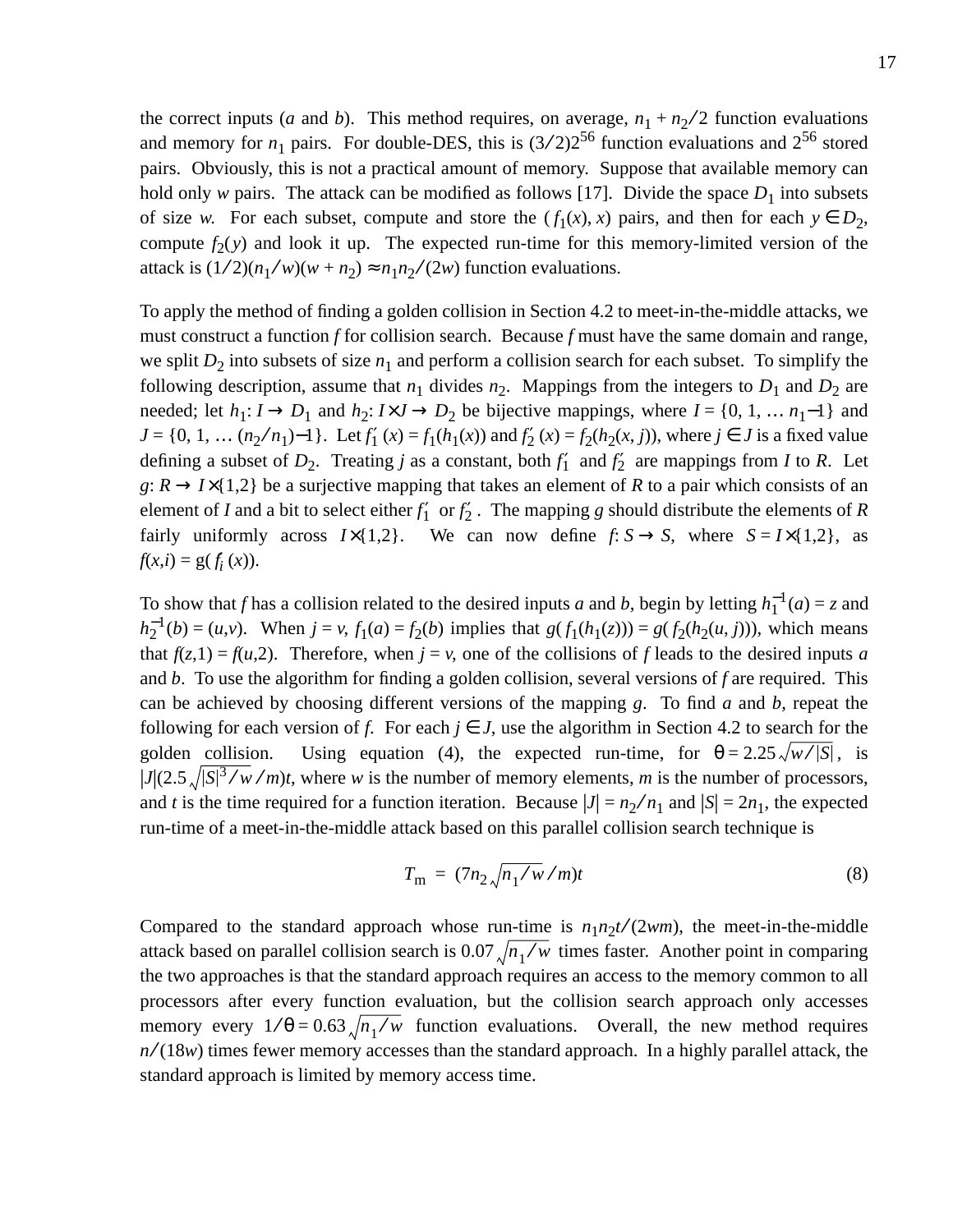Applying collision search to attacking double-DES,  $n_1 = n_2 = 2^{56}$  so that there is no need for splitting up  $D_2$ ,  $h_1$  and  $h_2$  are the identity mappings,  $f_1'(x) = E_x(P)$ , and  $f_2'(x) = E_x^{-1}(C)$ . The mapping *g* takes the first 56 bits of the encryption or decryption result as the next key, and uses the next 8 bits of the result to derive a bit to choose between  $f_1'$  and  $f_2'$ . Because these 8 bits can take on 256 different values, an unbiased bit can be derived from them in  $\binom{256}{128}$  ways, which is more than enough versions of *f*. Using equation (8), the expected attack time is  $(128)$  $(256)$ 

$$
T_{\rm 2DES} = 7.2^{84} t / (m \sqrt{w})
$$
\n(9)

Applying collision search to attacking triple-DES with three independent keys, if we use the point after the first encryption as the middle point, we have  $n_1 = 2^{56}$  and  $n_2 = 2^{112}$ . Using equation (8), the expected attack time is

$$
T_{3\text{DES}} = 7.2^{140} t / (m \sqrt{w}) \tag{10}
$$

The meet-in-the-middle attack based on collision search relies on having  $|R| \ge 2|D_1|$ . However, this would not be the case for attacking double encryption with an algorithm whose key size is greater than the block size. In this case, one could use more than one plaintext-ciphertext pair and define  $f_1$  to encrypt multiple concatenated known plaintexts and concatenate the results. Define  $f_2$ similarly. This increases the effective block size.

For the case where  $|R| = |D_1|$ , which would occur for double encryption when the key size and block size are equal, one could re-define the mapping *g* to compute the element of {1,2} from the element of *I* that it outputs. This reduces |S| by a factor of 2 saving a factor of  $2\sqrt{2}$  in run-time (see equation (4) with  $n = |S|$ ), but costs a factor of 4 because there is only one chance in 4 that there are two elements of *R* that map through *g* to  $(a,1)$  and  $(b,2)$ . Overall, the run-time is  $\sqrt{2}$ times greater, which is better than using two plaintext-ciphertext pairs which costs a factor of 2 because each function iteration would require two encryptions or decryptions.

#### **6. Machine Designs**

In practice, the true measure of the effectiveness of a cryptanalytic attack is the time required to complete the attack given some limitation of resources. For casual or "unfunded" attackers, a common measure of resources is the number of PCs and workstations which can be harnessed for the task. For well-funded attackers, a better measure is simply a dollar amount. For most attacks, a custom approach is far more effective than using available cycles on computers connected to the internet. Notable exceptions to this general rule are factoring and discrete logarithms in GF(*p*) using index calculus techniques, where general-purpose computers are fairly well suited to the tasks.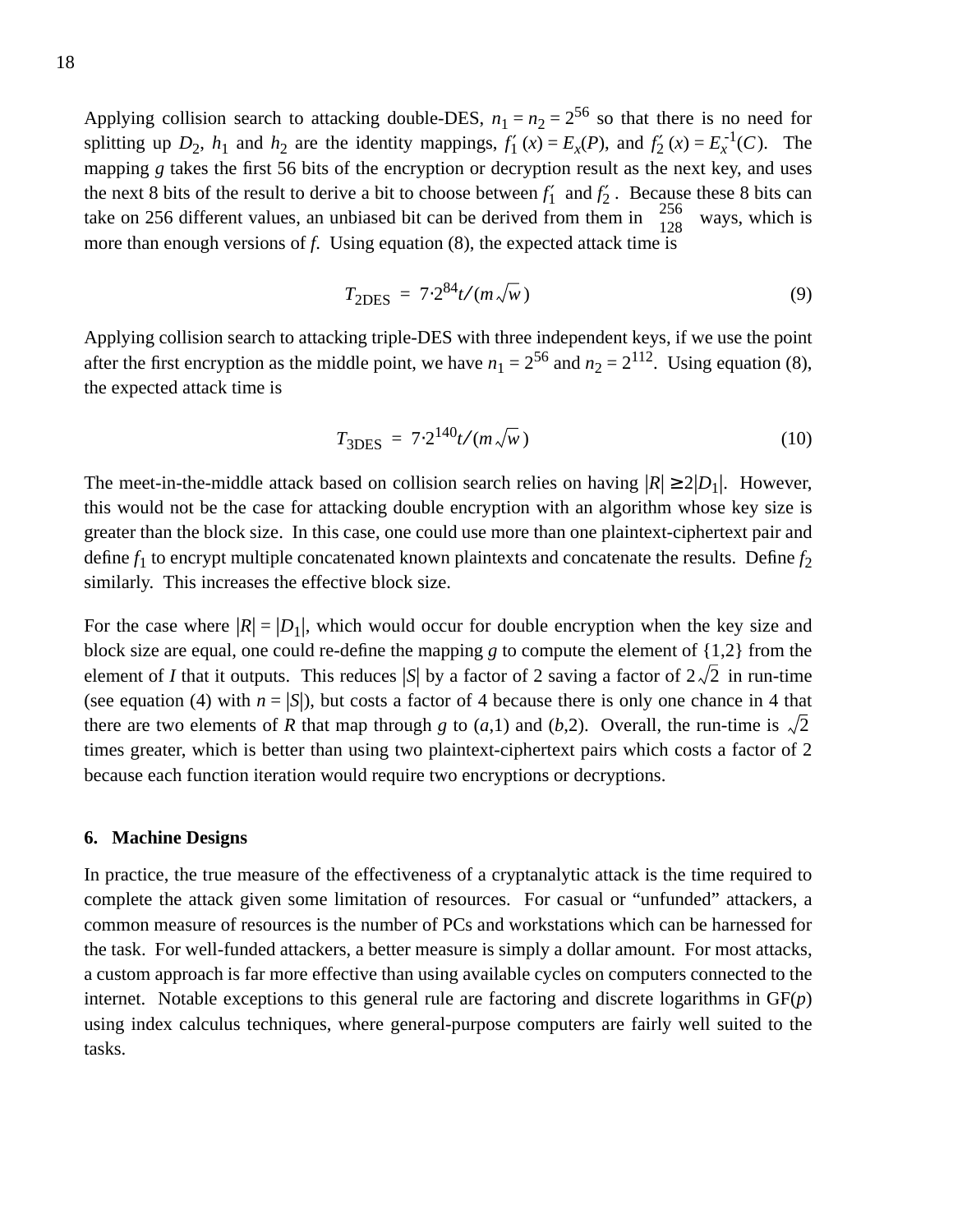In this section, we consider the case of a well-funded attacker with  $$10$  million<sup>1</sup> available for a custom machine. Given this resource limitation, we estimate the time required to complete three different cryptanalytic problems using parallel collision search: computing elliptic curve logarithms over  $GF(2^{155})$ , finding collisions in the MD5 hash function, and recovering double-DES keys. To do this, it is necessary to estimate costs of custom processors, memory, and other components. Given these cost estimates, one can optimize  $\theta$  (the proportion of distinguished points) and *w* (the number of memory elements) to minimize the attack time.

## 6.1 Elliptic Curve Logarithms Over  $GF(2^{155})$

We now apply parallel collision search to a discrete-logarithm-based cryptosystem of Agnew et al. [1] which uses elliptic curve cryptosystems over  $GF(2^{155})$ . The security of such systems is apparently bounded by the difficulty of finding discrete logarithms over the group of points on the elliptic curve. Curves are used for which the best known discrete logarithm attack is Pollard's rho-method, and to make such attacks infeasible, they recommend curves where the order of the elliptic curve group contains a prime factor with at least 36 decimal digits (corresponding to  $p \approx 10^{36}$  as discussed in Section 5.1). They analyze the attack effort as follows. Each step of the rho-method requires a number of arithmetic operations over the elliptic curve (specifically, for the implementation cited, 3 elliptic curve additions for Floyd's cycle-finding requiring a total of 39 field multiplications, each taking 155 clock cycles at 40 MHz), and if 1000 devices are used in parallel to compute a logarithm, they note the computation would still require 1500 years. (Although no method was known by which the rho-method could be parallelized, the existence of a parallelized version with perfect linear speedup was implicit in this reasoning.) It was previously believed [1, p.809]: "Provided that the square root attacks are the best attacks on the elliptic logarithm problem, we see that elliptic curves over  $F_{2^m}$  with *m* about 130 provide very secure systems". However, the analysis below indicates that the lower bound of  $10^{36}$  for the size of the largest prime factor of the order of the group is too small to provide what we would understand as *very secure* systems.

Let *u* be the cost of each custom processor (including overhead for housing the custom chips in a machine), *v* be the cost of a memory element (including overhead for housing the memory), and *t* be the time for a function evaluation. The elliptic curve system over  $GF(2^{155})$  can be implemented in less than 1 mm<sup>2</sup> of silicon in 1.5  $\mu$ m technology and can perform an addition in 13×155 clock cycles at 40 MHz [1, 2]. This gives  $t = 13\times155/(40\times10^6)$  seconds. About 75 of these cells plus input/output and logic to detect distinguished points could be put on a \$20 chip. Based on a DES key search design [44], the overhead of building a machine with many of these chips would be about \$7 per chip. Each chip plus its overhead costs \$27 and contains 75 processors giving a cost of  $u = $0.36$  per processor. Each memory element must hold a triple consisting of a distinguished point  $x_i$  and two integers  $a_i$  and  $b_i$  such that  $x_i = a_i g + b_i y$ , where *g* is

 $<sup>1</sup>$  All estimates are given in U.S. dollars.</sup>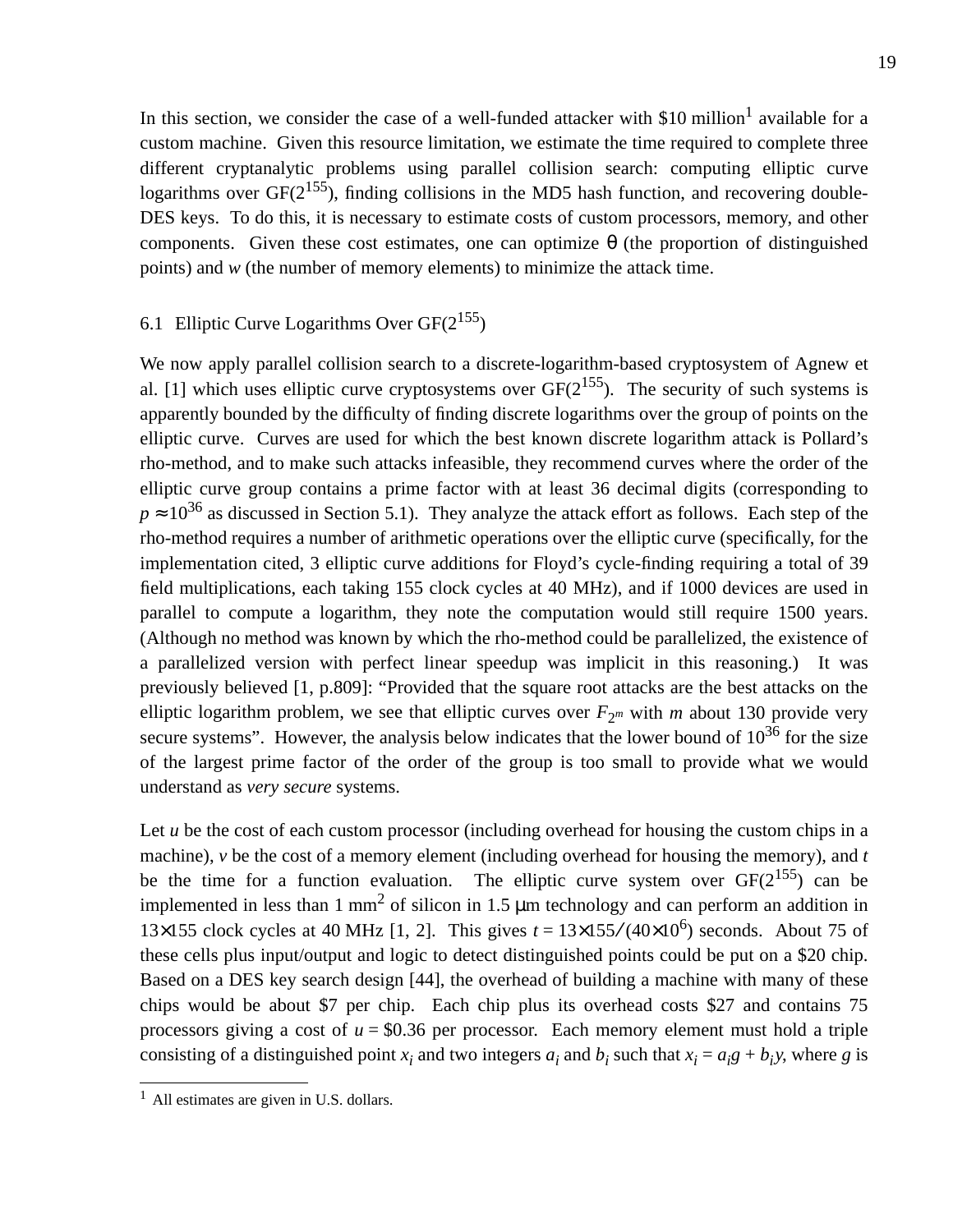the generator of the elliptic curve subgroup of order *p*, and *y* is the elliptic curve point whose logarithm is sought. Because  $p \approx 10^{36}$ ,  $a_i$  and  $b_i$  require 15 bytes each. A point on an elliptic curve over  $GF(2^{155})$  can be represented in 155 bits for one coordinate plus one bit for the other coordinate. The distinguished point  $x_i$  will have 32 leading zero bits (based on the distinguishing property derived below) which do not need to be stored. Thus  $x_i$  requires  $155+1-32 = 124$  bits or 16 bytes. Overall, a triple requires 46 bytes. Assuming that triples are stored in a standard hash table and the memory is limited to 99% full (to limit the number of probes necessary to find an empty element), each triple consumes  $46/(0.99)$  bytes of memory. Assuming that memory costs \$50 per Mbyte<sup>1</sup>, we have  $v = $0.0022$ .

Given a budget limitation of  $B = $10$  million, the constraint on *m* (number of processors) and *w* (number of memory elements) is

$$
mu + wv = B \tag{11}
$$

To build a machine, we must fix the amount of memory. Then in the case that the desired logarithm is not found before the memory fills up, continue by simply overwriting new distinguished points on top of old ones. After the memory fills up, there are a total of about *w* ⁄ θ points on the trails leading to the distinguished points in the memory. This affects the run-time as shown in Appendix A. Combining the expected run-time of equation (5) with the effect of a memory constraint given by equation (18) with  $z = w/\theta$  and  $n=p$ , we get a run-time of

$$
\left(\left(\sum_{k=0}^{w/\theta-1}e^{-k^2/(2p)}+(p\theta/w)\,e^{-w^2/(2p\theta^2)}\right)(1/m)+1/\theta\right)t.
$$

Using numerical techniques to minimize this expression subject to the constraint of equation (11), we find that the run-time is a minimum of 32 days when  $\theta = (0.93)2^{-32}$ ,  $m = 2.5 \times 10^{7}$ , and  $w = 3.8 \times 10^8$ . This is a total of 330000 processor chips and 16 Gbytes of memory. This is not an impractical amount of memory; the existing general purpose parallel machine of [19] has 37 Gbytes of memory. Note also that  $\theta$  is close to  $(234/256)2^{-32}$ , which can be achieved by defining a point as distinguished if it has 32 leading zero bits and the next 8 bits have a binary value less than 234. The overall rate at which the processors produce triples is  $m\theta / t = 107$  per second, which can be accommodated quite easily by the large memory. The triples generated would be passed up from the processors through a hierarchy of controllers to a single processor which accesses the memory. Because the system could easily handle 1000 times as many triples per second, very little buffering is required to handle bursts in the arrival of triples. The number of triples lost due to bursts would be insignificant. Note that the only cost of losing a triple is wasting the time required to generate it; there is no further impact on the rest of the algorithm.

 $1$  This memory cost estimate is quite conservative. As of Sept. 1996, \$25 per Mbyte is a better estimate.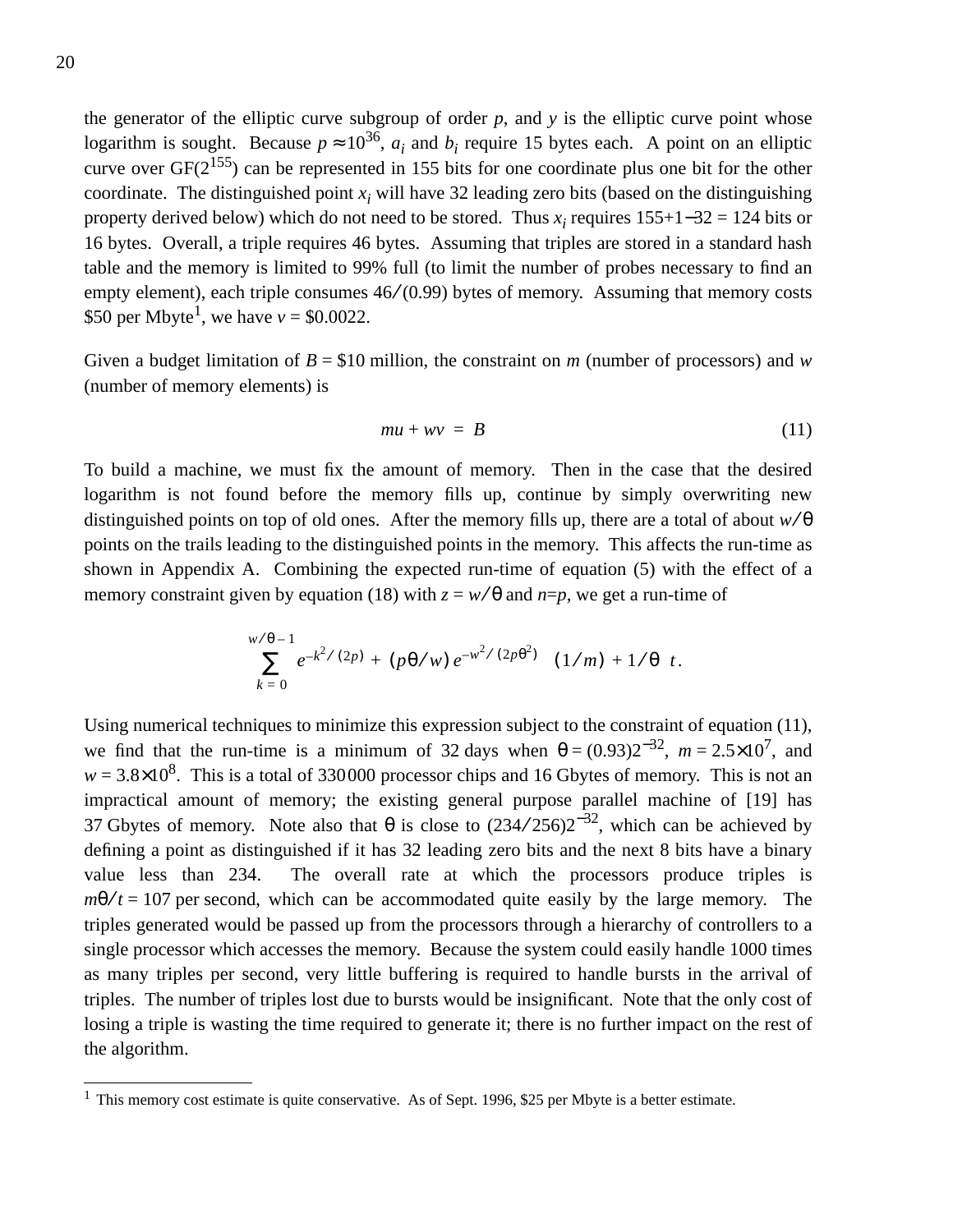This analysis makes use of the basic hardware described by Agnew et al. [1], and does not take into account possible optimizations from pipelining the elliptic curve implementation or from using currently available silicon technology; thus an attacker could do even better. Note that the computation of the discrete logarithm in the large subgroup of order approximately  $10^{36}$  will by far dominate other computational costs in the entire Pohlig-Hellman decomposition. This follows because the order of the elliptic curve group over  $GF(2^m)$  is  $2^m + O(2^{m/2})$ , and  $2^{155}/10^{36} < 10^{11}$ , and so the remaining subgroups are necessarily relatively small for  $m = 155$ .

## 6.2 MD5 Collisions

We now apply the hash function collision techniques of Section 5.2 to the MD5 hash function. The size of the MD5 hash result space is  $n = 2^{128}$ . A 1995 internal study of an MD5 silicon implementation by Nortel (Bell-Northern Research) indicates that a collision search chip for one iteration of MD5 with 64 levels of pipelining (recall that MD5 involves 4 rounds of 16 computations per 512-bit block) could be built with a total area of  $(310 \text{ miles})^2$  and would run at 50 MHz if designed in a 0.5 µm CMOS process. Due to the pipelining, each chip essentially consists of 64 independent processors, with each processor requiring  $t = 64/(50 \text{ MHz}) = 1.28 \text{ }\mu\text{s}$ to perform an iteration of *f*. The chips would also contain logic to detect distinguished points to minimize the rate of input and output to keep costs down. Such a chip would cost about \$15 in high volume. Based on a DES key search design [44], the overhead of building a machine with many of these chips would be about \$7 per chip. This includes the cost of a hierarchy of controllers and communications path to a central memory of distinguished points. Each chip (plus overhead) costs \$22 and contains 64 processors giving a cost of *u* = \$0.34 per processor. The only cost that has not yet been accounted for is the memory for the distinguished points.

Each memory element must hold a triple consisting of a starting point on a trail, the distinguished point at the end of the trail, and the number of steps taken. The starting point can be represented with 5 bytes because fewer than  $2^{40}$  trails will be produced (as shown in the analysis below), and the starting points can consist of 88 ones (which need not be stored) followed by a 40-bit count. The number of steps can be represented with 5 bytes because trails longer than  $20/\theta$  are abandoned (see the optimum value of  $\theta$  derived below). The distinguished point can be represented in 12 bytes because a hash value is 16 bytes long and, as shown below, distinguished points have at least 4 leading zero bytes which need not be stored. Overall, a triple requires 22 bytes. Assuming that triples are stored in a standard hash table and the memory is limited to 99% full (to limit the number of probes necessary to find an empty element), each triple consumes  $22/(0.99)$  bytes of memory. Assuming that memory costs \$50 per Mbyte, we have  $v = $0.0011$ .

Given a budget limitation of *B* = \$10 million, the constraint on *m* (number of processors) and *w* (number of memory elements) is given by equation (11). To build a machine, we must fix the amount of memory, and it is possible that an MD5 collision will not be found before the memory fills up. In this case, we continue by simply overwriting new distinguished points on top of old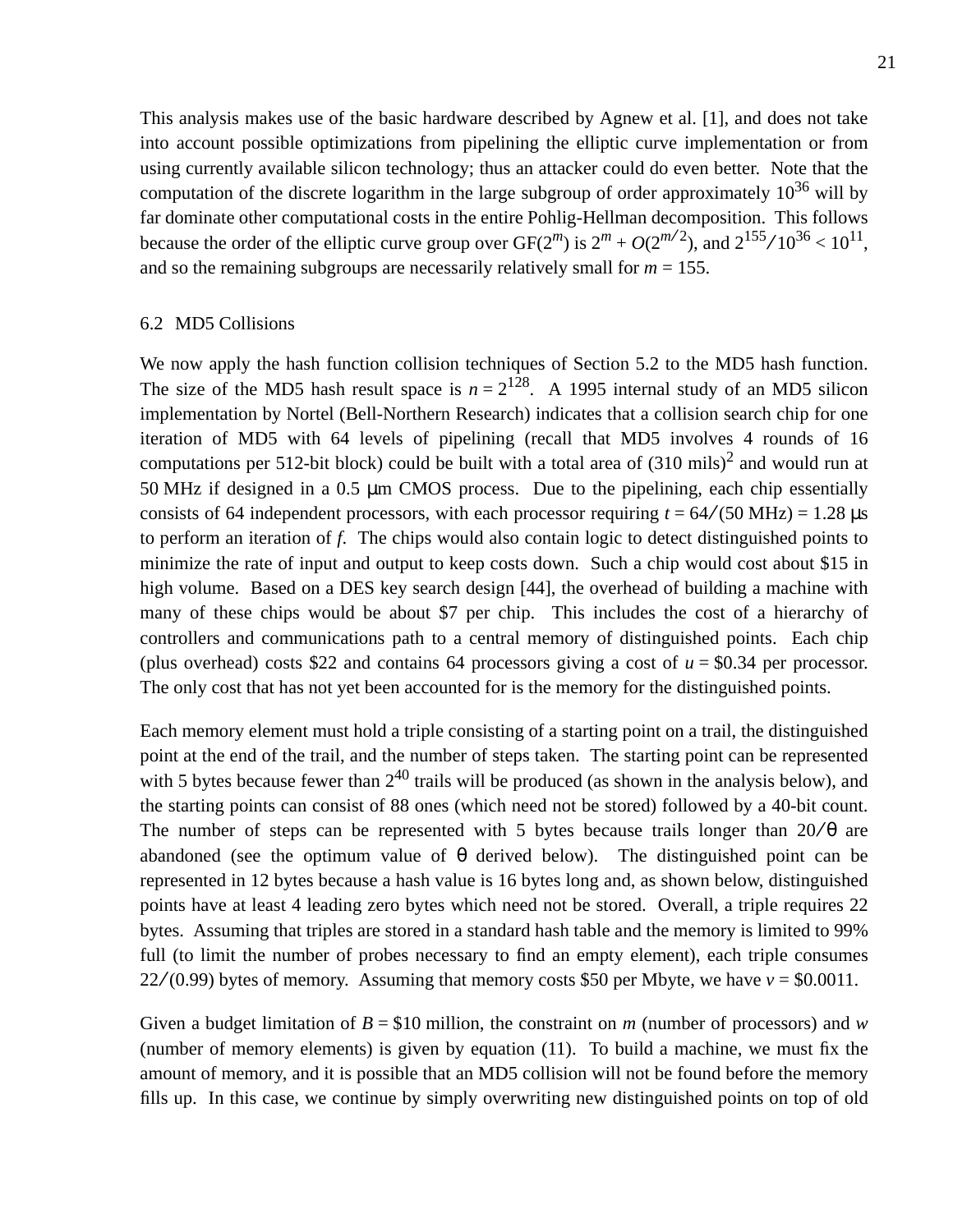ones. After the memory fills up, there are a total of about  $w/\theta$  points on the trails leading to the distinguished points in the memory. This affects the run-time as shown in Appendix A. Combining the expected run-time of equation (7) with the effect of a memory constraint given by equation (18) with  $z = w/\theta$ , and taking into account the fact that the probability that a collision is useful is  $1/2$ , we get a run-time of

$$
\left( \left( \sum_{k=0}^{w/\theta-1} e^{-k^2/(4n)} + (2n\theta/w) e^{-w^2/(4n\theta^2)} \right) (1/m) + 2.5/\theta \right) t.
$$

Using numerical techniques to minimize this expression subject to the constraint of equation (11), we find that the run-time is a minimum of 21 days when  $\theta = (0.66)2^{-35}$ ,  $m = 2.7 \times 10^{7}$ , and  $w = 8.6 \times 10^8$ . This is a total of 420000 processor chips and 18 Gbytes of memory. The expected total number of trails produced among the processors is  $1.2(2^{29})$ , which is much less than the  $2^{40}$ allowed for above. The overall rate at which the processors produce distinguished points is  $m\theta / t = 405$  per second, which can be accommodated quite easily by the large memory. Because the system could easily handle many times more triples per second, very little buffering is required to handle bursts in the arrival of triples, and the number of triples lost due to bursts would be insignificant.

The run-time of this attack is proportional to the square root of the hash result space. Thus, if this attack were applied to SHA-1 whose hash results are 160 bits long (compared to 128 bits for MD5), the attack would take  $2^{16}$  times longer.

## 6.3 Known-Plaintext Attack on Double-DES

In this section, the meet-in-the-middle attack method of Section 5.3 is applied to a knownplaintext attack on double-DES. The run-time of a meet-in-the-middle attack is given by equation (8) subject to the constraint of equation (11). Solving (11) for *m* (the number of processors) and substituting into (8), we get

$$
T_{\rm m} = 7n_2 \sqrt{n_1} ut/(\sqrt{w} (B - vw))
$$
\n(12)

This is a minimum when  $w = B/(3v)$  (one-third of the budget is spent on memory) giving

$$
T_{\rm m} = 18n_2 \sqrt{n_1 v} \, ut/B^{3/2} \tag{13}
$$

The most interesting feature of this run-time expression is that the attack time decreases as the money spent to the power of 1.5 (e.g., spending 4 times more money makes the attack 8 times faster). It makes sense that increasing the budget gives better than linear speed-up because the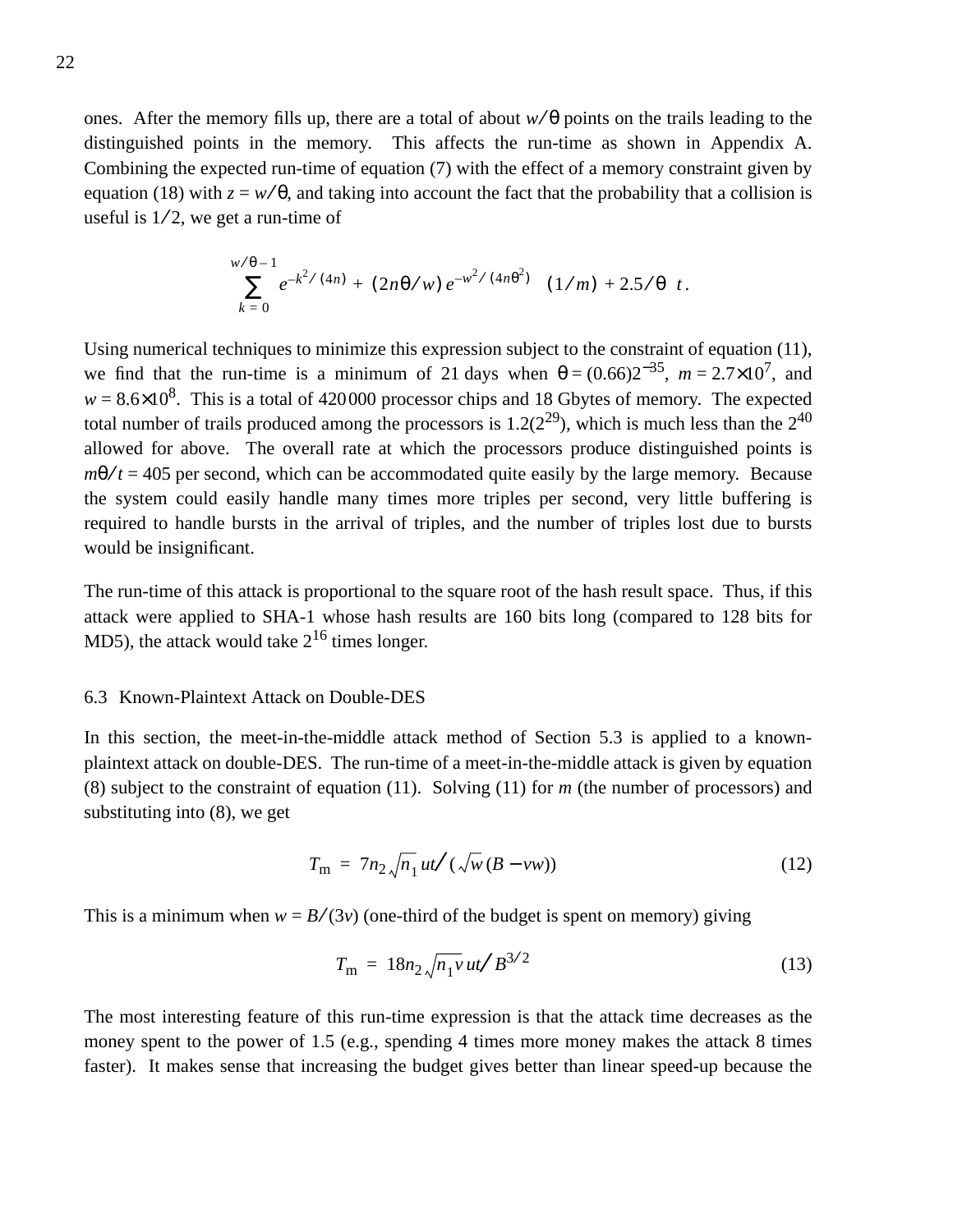increase in number of processors gives linear speed-up, and we get additional speed-up in detecting collisions as a result of having more distinguished points in a larger memory.

To estimate the run-time for attacking double-DES, estimates are required for each of the constants in equation (13). The budget is  $B = $10$  million, and the size of the DES key space is  $n_1 = n_2 = 2^{56}$ . Based on a DES key search design [44], a chip implementing DES encryption with 16 pipeline stages can be made to run a 50 MHz for \$10.50 per chip with an additional \$7 per chip in overhead to house the chips in a machine with a hierarchy of controllers. To attack double-DES, the chip must support DES decryption as well (by supporting a reversed key schedule) and must detect and report distinguished points. This brings the chip cost plus overhead to about \$20. Due to the pipelining, each chip consists of 16 processors giving a cost of  $u = $1.25$  per processor, and an encryption (or decryption) time of  $t = 16/(50 \text{ MHz}) = 0.32 \text{ \mu s}$ . With 2/3 of the budget, we can buy  $m = 5.3 \times 10^6$  processors or 330000 chips of which 80% are devoted to generating distinguished points, and 20% are devoted to locating collisions.

The analysis below shows that the overall rate at which the memory is accessed is too high for there to be a single interface to the memory. For this reason, the memory is divided into 16 Mbyte segments (organized in 32-bit words) each with its own controller to read and write triples which consist of a starting point on a trail, the distinguished point at the end of the trail, and the number of steps taken. By dividing the memory into segments, we introduce a new problem of how to direct each triple to the correct memory segment. To illustrate how this can be done, consider a small example where there are only 4 memory segments. Each segment is responsible for values which begin with a particular 2-bit pattern. As shown in Figure 2, the processors pass values to a routing stage which then passes the values to one of two other routing chips based on one of the bits in the value. The next routing stage passes the value to one of two memory controllers based on another bit of the value. Each routing chip contains a buffer (memory) to deal with peaks in the supply of values.



**Figure 2.** Example of Routing Values to Memory Segments

In general, *k* routing stages are required for  $2^k$  memory segments. For the problem at hand, 12 routing stages suffice (as shown below). Each routing chip contains some memory to deal with an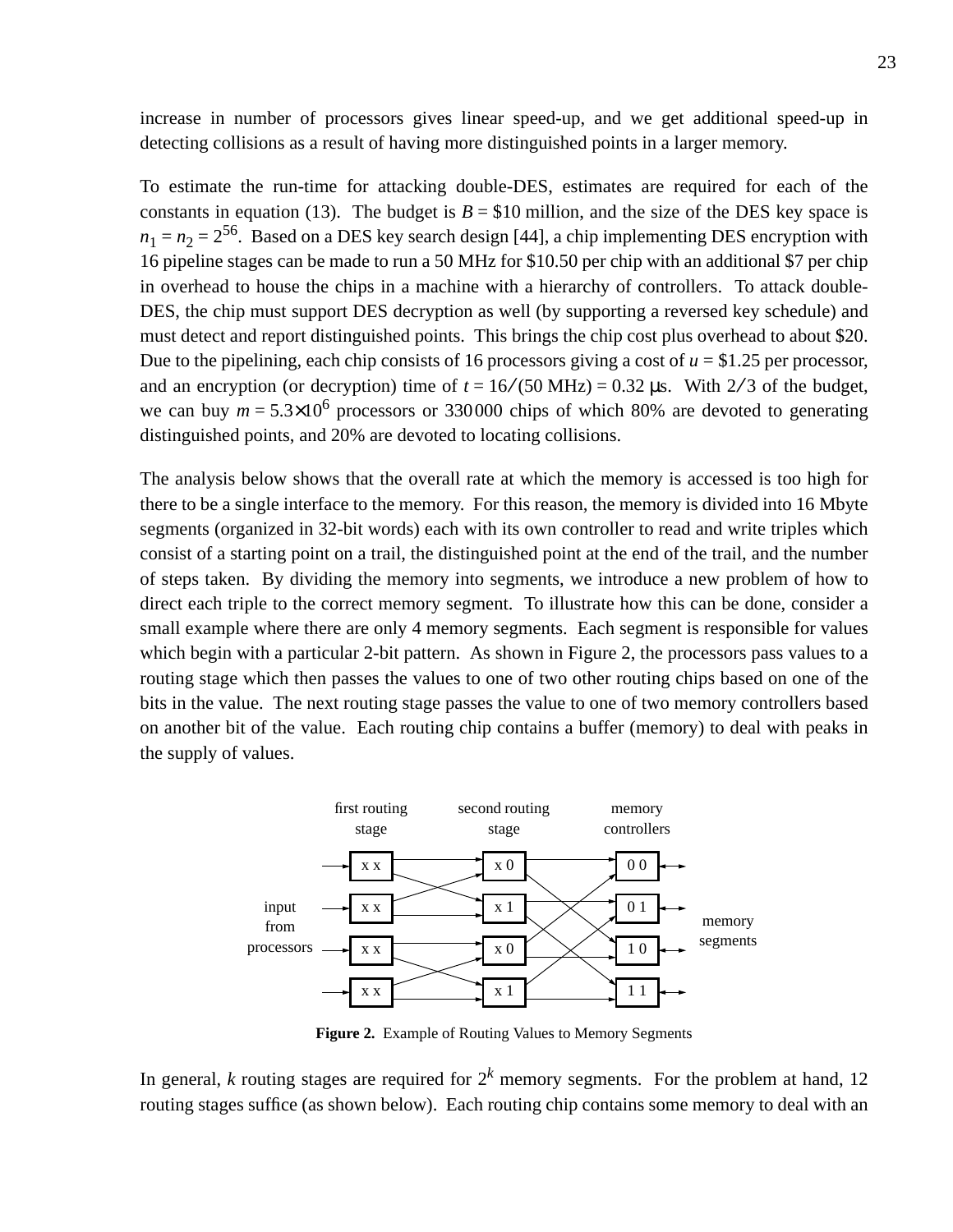uneven supply of triples. It is no great loss if all routing chips between a processor and a memory segment have their buffers fill up once in a while and a small proportion of triples are lost.<sup>1</sup> Each chip in the first routing stage collects triples from several processors. Each subsequent stage uses a different bit of the distinguished point to direct the triple toward the correct memory segment. Allowing \$10 per routing chip, \$20 for a memory controller, and \$100 to house 12 routing chips and a memory controller in a machine, the overall cost of 16 Mbyte memory segment is \$800 (at \$50 per Mbyte) +  $$240 = $1040$ . One third of the budget can buy 50 Gbytes or 3200 such memory segments (which is less than  $2^{12}$  so that 12 stages of routing chips to direct triples to memory suffice). Because a triple requires 12 bytes (as shown next), this memory can hold  $w = 4.5 \times 10^9$  triples. With  $n = 2^{57}$ , we have  $\theta = 2.25 \sqrt{w/n} = 0.81(2^{-11})$ . The starting point of a triple can be represented with 5 bytes because 10*w* trails are produced per version of the iterating function and  $w < 2^{40} / 10$ . The 57-bit starting points can consist of 17 ones followed by a 40-bit count. The number of steps taken can be represented with 2 bytes because trails longer than  $20/\theta$  (<  $2^{16}$ ) are abandoned. The distinguished point can be represented with 5 bytes because each point consists of 57 bits of which 11 are leading zeros due to the distinguishing property and another 11 are implied by the memory segment that the triple is stored in, leaving 35 bits. One of the remaining 5 bits could be used to indicate whether a memory element contains a triple or not. Overall, a triple requires 12 bytes (three 32-bit words). With a cost of \$1040 per 16 Mbytes, the cost of a memory element is  $v = $0.00074$ .

For each distinguished point sent to a memory segment, the memory controller reads a triple from a memory element and then writes the new triple into the memory element. In Section 4.2, it was shown that of 10*w* trails generated, 1.3*w* collisions are produced. This means that 13% of the time it is necessary to read all three 32-bit words from memory and 87% of the time only one word must be read (for a negligible fraction of the time, two words are read if most of a stored distinguished point matches the new one, but the second read determines that there is no match). It is always necessary to write all three words of the new triple. This gives a mean of 4.26 memory accesses for each triple. If the distinguished point is already in the memory, there is a collision and the two triples are passed to the processors which locate collisions. The overall rate at which distinguished points are generated is  $(80\%)m\theta/t = 5.3 \times 10^9$  per second. These are spread across 3200 memory segments and each requires 4.26 memory accesses (on average) giving an average of 140 ns between memory accesses in each segment. This is more time than is required to access modern memory, and is thus realistic. The buffering in the 12 routing stages between processors and memory will smooth out peak demands on a memory segment so that few triples are lost.

 $1$  The design requirements are much more relaxed than for a highly parallel general-purpose super-computer. For the problem at hand, data flows in only one direction (from processors which generate trails to memory or from memory to processors which locate collisions) and some data can be lost without affecting the correctness of the algorithm. For general-purpose machines, data flows in both directions so that transit time is important (not just throughput), and no data can be lost.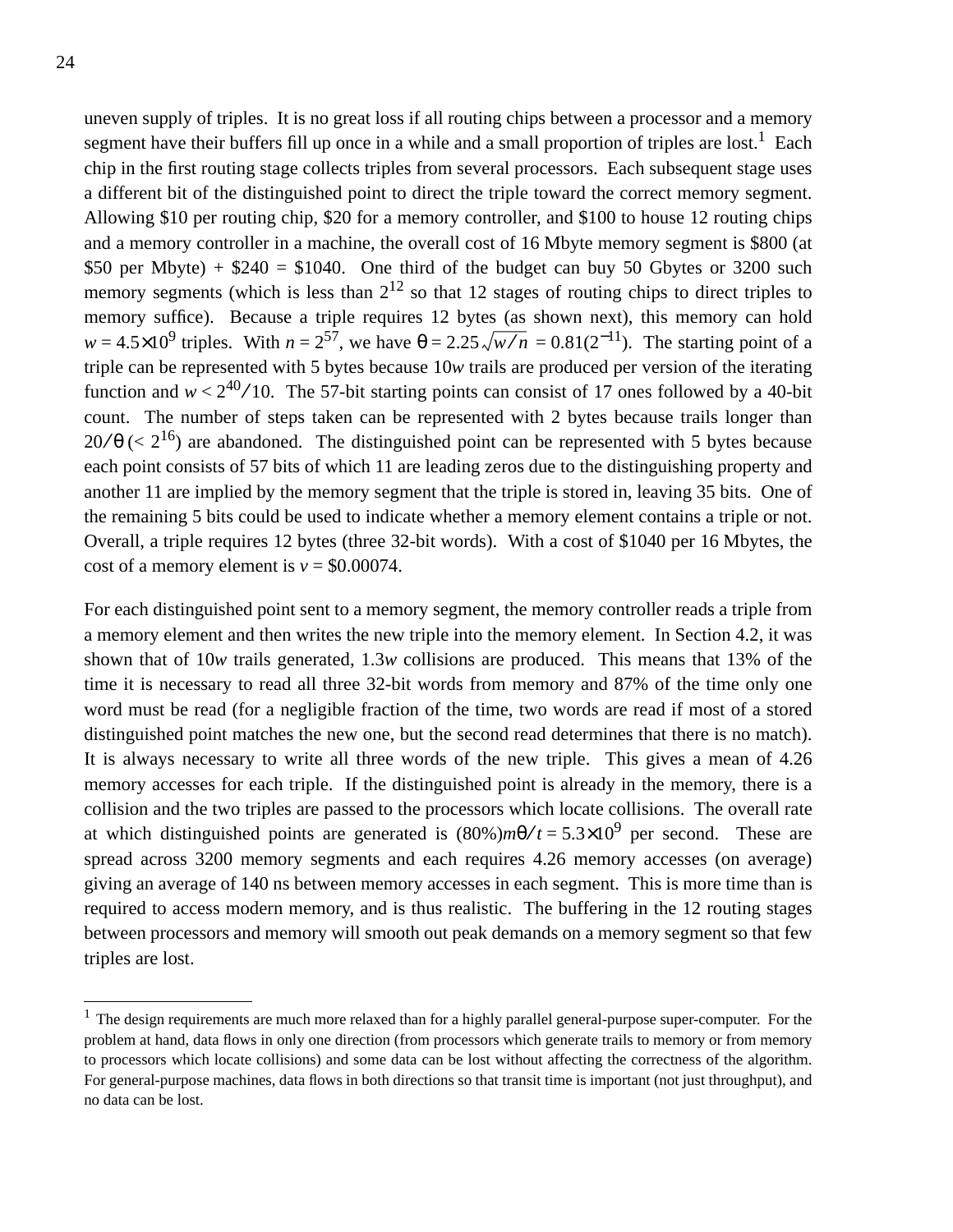Substituting the constant values into equation (13), we get a total run-time of 4 years. This is about  $2^{17}$  times as long as the 21 minutes required to attack single-DES with a \$10 million machine [44]. In Section 5.3, it was determined that meet-in-the-middle attacks based on parallel collision search are  $0.07 \sqrt{n_1 / w} = 280$  times faster than a conventional approach. This does not take into account the fact that a basic step of the new algorithm is a 20 ns pipeline stage compared to a basic step of four 32-bit memory accesses (about 320 ns) for the conventional approach, giving another factor of 16. There is also the fact that there is greater cost in the conventional approach due to having to split up the memory into smaller segments to handle the memory access rate. Overall, the new approach performs a known-plaintext attack on double-DES about four orders of magnitude faster than the conventional approach. This is based on an attacker having a budget of \$10 million. For a lower budget, the advantage is greater, and vice-versa (see [43, Table 1]).

## **7. Conclusion**

Obvious methods of parallelizing collision search algorithms do not give linear speedup; when *m* processors are used, collision search is only  $\sqrt{m}$  times faster than when one processor is used. The new method for parallelizing Pollard's rho-method presented herein, based on the use of distinguished points, gives linear speedup.

Parallel collision search applies to a wide range of cryptanalytic problems. One such problem is performing discrete logarithms in cyclic groups. For some groups where there is no known subexponential attack, such as certain elliptic curve groups, parallel collision search gives the most efficient known method of performing discrete logarithms. This discrete logarithm technique can also be used for direct attacks on the small subgroup used in the Schnorr signature scheme and DSA. Pollard's lambda-method for discrete logarithms (which is useful when the logarithm is known to lie in a restricted interval) can also be parallelized with the use of distinguished points. Even when only one processor is used, the new lambda method is 1.64 times faster than the previously best variation.

Parallel collision search also gives the best known method of finding collisions between meaningful messages for many hash functions including MD5, RIPEMD-160, SHA-1, MDC-2, and MDC-4. The only details of the specific hash function which enter into such an analysis are the bitsize of the hash result, and the speed and cost of a hardware implementation possible with current technology. The natural conclusion from the analysis is that 128-bit hash results are, depending on the application, too small to provide adequate security for the future, and perhaps marginal even for today. When greater security is required, SHA-1 or RIPEMD-160 [16] may be used.

A general construction for performing meet-in-the-middle attacks using parallel collision search was given. This gives a large speed improvement over the standard approach to meet-in-the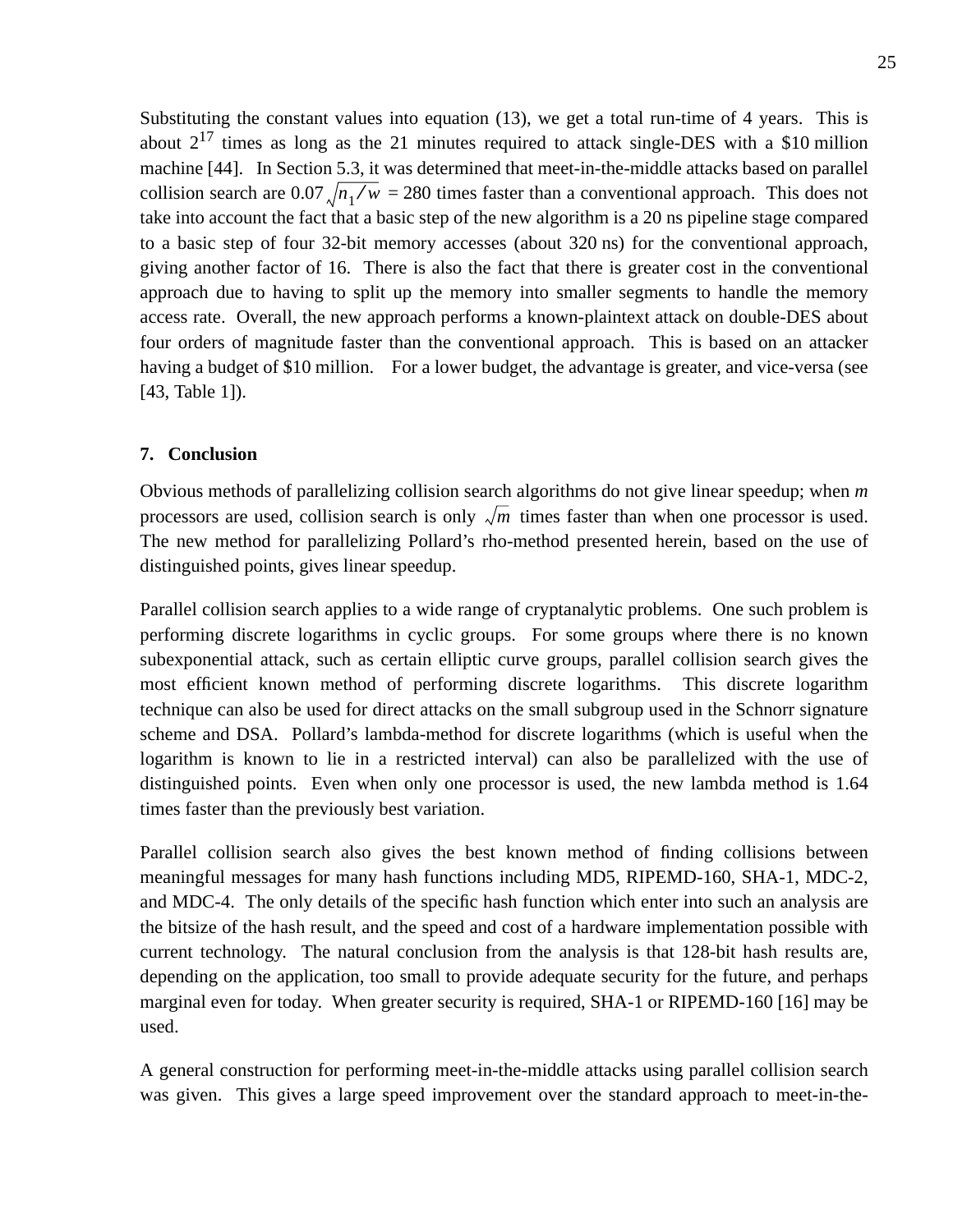middle attacks, and gives the best attacks known on double encryption and three-key triple encryption.

To illustrate the use of parallel collision search for practical cryptanalytic problems, designs were given for three \$10 million custom machines which could be built with current technology: one finds elliptic curve logarithms in  $GF(2^{155})$  thereby defeating a proposed elliptic curve cryptosystem in expected time 32 days; the second finds MD5 collisions in expected time 21 days; and the last recovers a double-DES key from two known plaintexts in expected time 4 years, which is more than 10000 times faster than the conventional meet-in-the-middle attack on double-DES. Based on the new attack, double-DES offers about 17 bits more security than single-DES. Because the new attack has faster than linear speedup as machine size increases, the advantage of double-DES over single-DES shrinks as the budget for the attack increases or as technology becomes faster and cheaper.

## **Acknowledgments**

We would like to thank John Pollard for correcting a note about [4] and for clarifying a fundamental difference between his two rho-methods. We would also like to thank Bart Preneel for his helpful suggestions, Burt Kaliski for discussions regarding multiple encryption, Kevin McCurley for alerting us to reference [8], and Don Coppersmith for an observation about the algorithm for finding a large number of collisions which simplified its description and made it about  $\sqrt{2}$  times faster.

#### **Appendix A: Expected Number of Steps to a Collision**

This appendix sketches a derivation of the expected number of elements of a set of size *n* that must be selected at random with replacement before any element is selected twice. The case where the number of elements stored and available for collision is limited is considered as well.

**Lemma 1.** Let *X* be the random variable for the number of elements selected before duplication. Then  $E(X) \approx \sqrt{\pi n/2}$ .

**Proof.** 
$$
Pr(X > k) = (1 - 1/n)(1 - 2/n)...(1 - (k-1)/n) \approx e^{-k^2/(2n)}
$$
 (14)

for large *n* and  $k = O(\sqrt{n})$  [31].

$$
E(X) = \sum_{k=1}^{\infty} k \cdot Pr(X = k) = \sum_{k=1}^{\infty} k \cdot (Pr(X > k - 1) - Pr(X > k)) = \sum_{k=0}^{\infty} Pr(X > k)
$$
 (15)

Therefore, the expected number of elements chosen before duplication is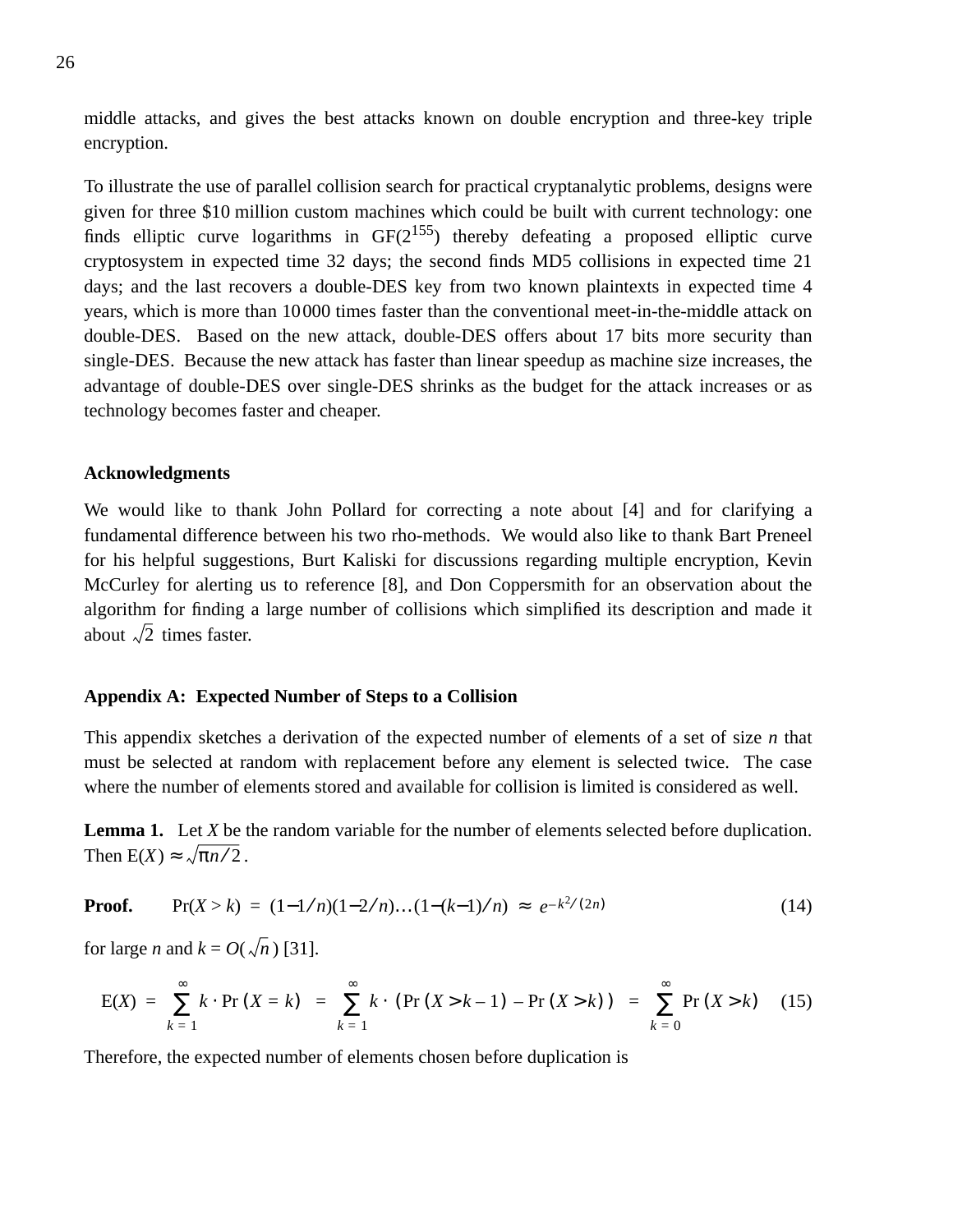$$
E(X) \approx \sum_{k=0}^{\infty} e^{-k^2/(2n)} \approx \int_{0}^{\infty} e^{-x^2/(2n)} dx = \sqrt{\pi n/2}
$$
 (16)

The error in approximating the sum with the integral is at most 1 because the function is monotonically decreasing and never exceeds 1. The integral is a standard definite integral. This result is also given by Flajolet and Odlyzko [20] (see also Knuth [24, p.8, ex.12]).  $\Box$ 

For an implementation where one seeks a duplicated element, all previous elements must be stored. But, the actual amount of memory available for a real attack will be limited. Let *z* be the number of elements which can be stored. After the memory fills, only collisions with the *z* stored elements can be detected, not collisions with elements which have been overwritten in the memory.

**Lemma 2.** Let *Y* be the random variable for the number of elements selected before duplication is detected when the memory size is *z*. Then

$$
E(Y) = \sum_{k=0}^{z-1} e^{-k^2/(2n)} + (n/z)e^{-z^2/(2n)}.
$$

**Proof.** This distribution is the same as that of *X* up to  $k = z$ , after which the probability of collision is *z*⁄ *n* on each step.

$$
\Pr(Y > k) \approx \begin{cases} e^{-k^2/(2n)} & \text{if } (k < z) \\ (1 - z/n)^{k-z} e^{-z^2/(2n)} & \text{otherwise} \end{cases}
$$
(17)

$$
E(Y) = \sum_{k=0}^{z-1} e^{-k^2/(2n)} + (n/z)e^{-z^2/(2n)}
$$
 (18)

This completes the proof.  $□$ 

#### **Appendix B: Expected Maximum of Two Geometric Distributions**

This appendix proves a lemma about the expected maximum of two geometric distributions. Let  $X_1$  and  $X_2$  be two independent random variables with geometric distribution and mean  $1/p$  for some probability *p*. Then  $Pr(X_i = k) = p(1-p)^{k-1}$  and  $Pr(X_i < k) = 1 - (1-p)^{k-1}$  for  $k \ge 1$  and  $i = 1,2$  (for an introduction to geometric probability distributions, see Blake [6] for example).

**Lemma 3.** Let *Y* be the random variable equal to the maximum of  $X_1$  and  $X_2$ . Then  $E(Y) \approx 1.5/p$  for *p* small.

**Proof.** 
$$
Pr(Y = k) = Pr(X_1 < k) \cdot Pr(X_2 = k) + Pr(X_2 < k) \cdot Pr(X_1 = k) + Pr(X_1 = k) \cdot Pr(X_2 = k)
$$

$$
= 2p(1-p)^{k-1} - (2p-p^2)(1-p)^{2(k-1)}
$$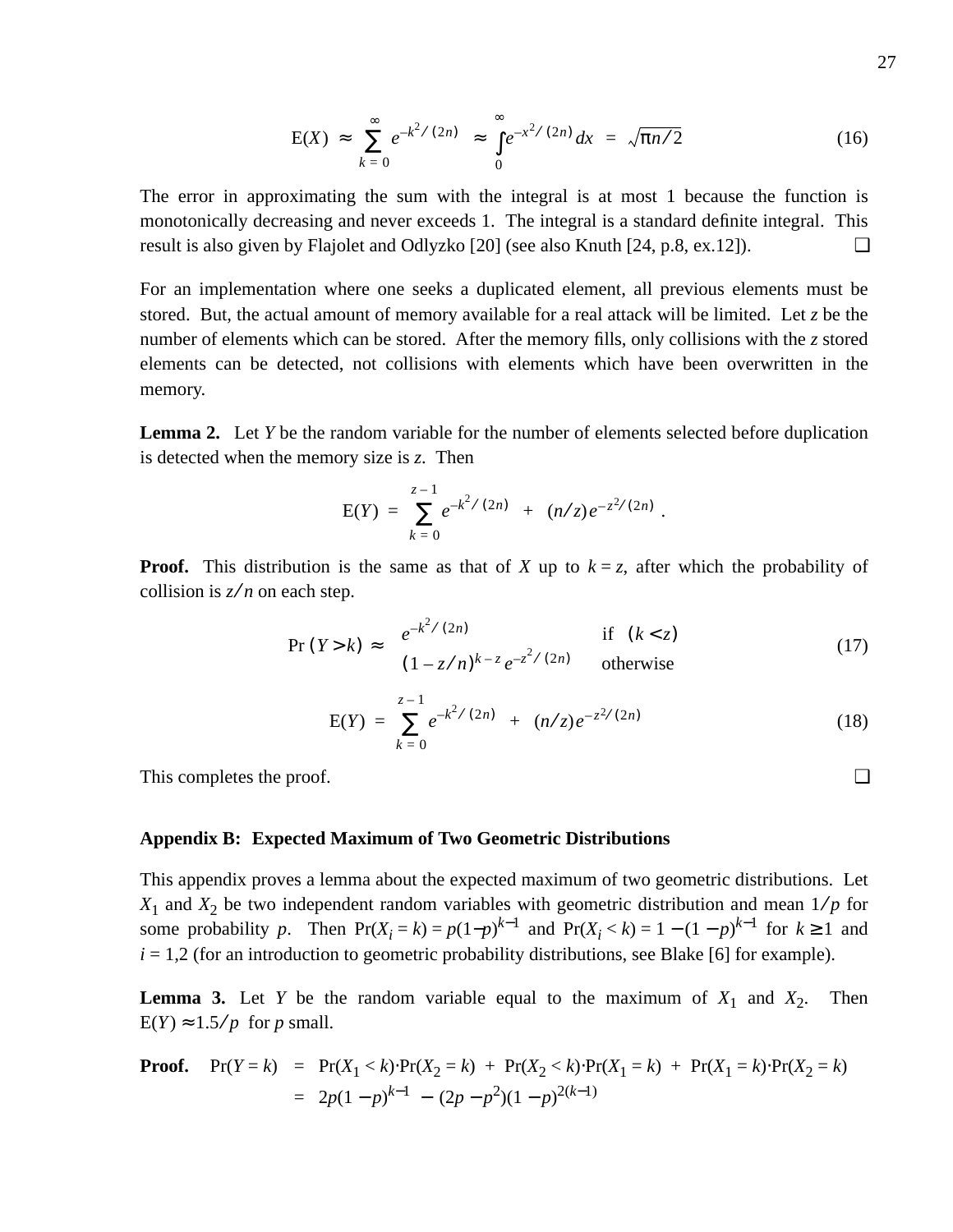$$
E(Y) = \sum_{k=1}^{\infty} k \cdot (2p(1-p)^{k-1} - (2p-p^2)(1-p)^{2(k-1)})
$$

Making use of the identity  $\sum k a^{k-1} = 1/(1-a)^2$  for  $0 < a < 1$ , *k* = 1 ∞  $\sum_{k=1}^{\infty} k a^{k-1} = 1/(1-a)^2$ 

$$
E(Y) = 2/p - 1/(2p - p^2) \approx 1.5/p
$$
 for *p* small.

#### **References**

- [1] G.B. Agnew, R.C. Mullin, and S.A. Vanstone, "An implementation of elliptic curve cryptosystems over  $F_2$ <sup>155</sup>", *IEEE J. Selected Areas in Communications*, vol. 11, no. 5 (June 1993), pp. 804-813.
- [2] G.B. Agnew, R.C. Mullin, and S.A. Vanstone, "On the Development of a Fast Elliptic Curve Cryptosystem", *Lecture Notes in Computer Science 658: Advances in Cryptology - Eurocrypt '92 Proceedings*, Springer-Verlag, pp. 482-487.
- [3] H.R. Amirazizi and M.E. Hellman, "Time-Memory-Processor Tradeoffs", *IEEE-IT*, vol.34, no. 3 (1988), pp. 505-512.
- [4] E. Bach, "Toward a Theory of Pollard's Rho Method", *Information and Computation*, vol. 90 (1991), pp. 139-155.
- [5] A. Bosselaers and B. Preneel, editors, "Integrity Primitives for Secure Information Systems: Final Report of RACE Integrity Primitives Evaluation (RIPE-RACE 1040)", *Lecture Notes in Computer Science 1007*, Springer-Verlag, 1995.
- [6] I.F. Blake, "An Introduction to Applied Probability", Wiley, New York, 1979.
- [7] R.P. Brent, "An improved Monte Carlo factorization algorithm", *BIT* 20 (1980), pp. 176-184.
- [8] R.P. Brent, "Parallel algorithms for integer factorization", London Mathematical Society Lecture Note Series vol. 154, *Number Theory and Cryptography*, J.H. Loxton (ed.), pp. 26-37, Cambridge University Press, 1990.
- [9] K.W. Campbell and M.J. Wiener, "DES is not a Group", *Lecture Notes in Computer Science 740: Advances in Cryptology - Crypto'92 Proceedings*, Springer-Verlag, pp. 512-520.
- [10] "Data Encryption Standard", National Bureau of Standards (U.S.), Federal Information Processing Standards Publication (FIPS PUB) 46, National Technical Information Service, Springfield VA, 1977.
- [11] "Digital Signature Standard", NIST, U.S. Department of Commerce, Federal Information Processing Standards Publication (FIPS PUB) 186, May 1994.
- [12] D.E. Denning, *Cryptography and Data Security*, Addison-Wesley, 1982.
- [13] W. Diffie and M. Hellman, "Exhaustive cryptanalysis of the NBS Data Encryption Standard", *Computer* vol.10 no.6 (June 1977) pp. 74-84.
- [14] B. Dixon and A.K. Lenstra,."Factoring Integers Using SIMD Sieves", *Lecture Notes in Computer Science 765: Advances in Cryptology - Eurocrypt '93*, Springer-Verlag, pp. 28-39.
- [15] H. Dobbertin, "Cryptanalysis of MD4", *Lecture Notes in Computer Science 1039, Fast Software Encryption, Third Annual Workshop*, Springer, 1996, pp. 53-69.
- [16] H. Dobbertin, A. Bosselaers, and B. Preneel, "RIPEMD-160: A Strengthened Version of RIPEMD", *Lecture Notes in Computer Science 1039, Fast Software Encryption, Third Annual Workshop*, Springer, 1996, pp. 71-82.
- [17] S. Even and O. Goldreich, "On the Power of Cascade Ciphers", *ACM Transactions on Computer Systems*, vol. 3, no. 2, May 1985.
- [18] A. Fiat and M. Naor, "Rigorous Time/Space Tradeoffs for Inverting Functions", manuscript. Preliminary version in *Proc. 23rd ACM STOC* 1991, pp. 534-541.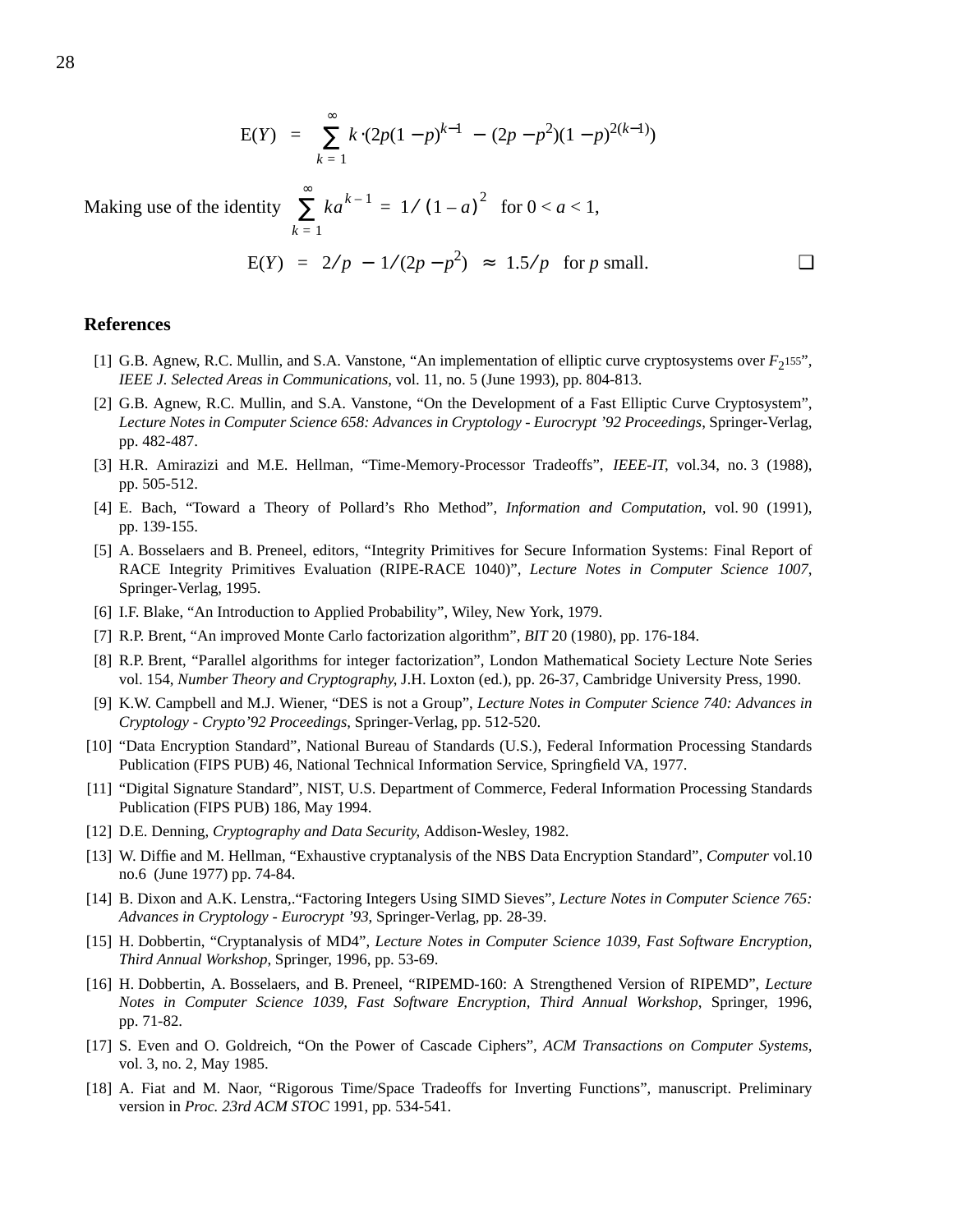- [20] P. Flajolet and A.M. Odlyzko, "Random Mapping Statistics", *Lecture Notes in Computer Science 434: Advances in Cryptology - Eurocrypt '89 Proceedings*, Springer-Verlag, pp. 329-354.
- [21] R. Heiman, "A note on discrete logarithms with special structure". *Lecture Notes in Computer Science 658: Advances in Cryptology - Eurocrypt '92*, Springer-Verlag, pp. 454-457.
- [22] M.E. Hellman, "A cryptanalytic time-memory trade-off", *IEEE-IT*, vol.6 (1980), pp. 401-406.
- [23] B.S. Kaliski Jr., R.L. Rivest, and A.T. Sherman, "Is the Data Encryption Standard a Group? (Results of Cycling Experiments on DES)", *J. Cryptology*, vol. 1, no. 1 (1988), pp. 3-36.
- [24] D.E. Knuth, *The Art of Computer Programming, vol. 2: Seminumerical Algorithms*, 2nd edition, Addison-Wesley, 1981.
- [25] D.E. Knuth, *The Art of Computer Programming, vol. 3: Sorting and Searching*, Addison-Wesley, 1973.
- [26] A.K. Lenstra, H.W. Lenstra, M.S. Manasse, and J.M. Pollard, "The Factorization of the ninth Fermat Number", *Math. Comp.* vol. 61 (1993), pp. 319-349.
- [27] A.K. Lenstra and M.S. Manasse, "Factoring by electronic mail", *Lecture Notes in Computer Science 434: Advances in Cryptology - Eurocrypt '89 Proceedings*, Springer-Verlag, pp. 355-371.
- [28] K.S. McCurley, "The discrete logarithm problem", pp. 49-74 in *Cryptology and Computational Number Theory*, Proc. Symp. Applied Math., vol. 42 (1990), American Math. Society.
- [29] R. Merkle and M. Hellman, "On the Security of Multiple Encryption", *Communications of the ACM*, vol. 24, no. 7, July 1981, pp. 465-467. See also *Communications of the ACM*, vol. 24, no. 11, Nov. 1981, p. 776.
- [30] C.H. Meyer and M. Schilling, "Secure Program Load with Modification Detection Code", *Proc. of 6th Worldwide Congress on Computer and Communications Security and Protection (SECURICOM '88)*, Paris, France, March 1988, pp. 111-130.
- [31] K. Nishimura and M. Sibuya, "Probability to meet in the middle", *J. Cryptology*, vol. 2, no. 1 (1990), pp. 13-22.
- [32] S.C. Pohlig and M.E. Hellman, "An improved algorithm for computing discrete logarithms over GF(*p*) and its cryptographic significance", *IEEE-IT*, vol. 24 (1978), pp. 106-110.
- [33] J.M. Pollard, "A Monte Carlo method for factorization", *BIT*, vol. 15 (1975), pp. 331-334.
- [34] J.M. Pollard, "Monte Carlo Methods for Index Computation (mod *p*)", *Math.Comp.* vol. 32, no. 143, July 1978, pp. 918-924.
- [35] J.-J. Quisquater and J.-P. Delescaille, "How easy is collision search? Application to DES", *Lecture Notes in Computer Science 434: Advances in Cryptology - Eurocrypt'89 Proceedings*, Springer-Verlag, pp. 429-434.
- [36] J.-J. Quisquater and J.-P. Delescaille, "How easy is collision search. New results and applications to DES", *Lecture Notes in Computer Science 435: Advances in Cryptology - Crypto'89 Proceedings*, Springer-Verlag, pp. 408-413.
- [37] R. Rivest, "The MD5 Message-Digest Algorithm", Internet RFC 1321, April 1992.
- [38] C.P. Schnorr, "Efficient Signature Generation by Smart Cards", *J. Cryptology*, vol. 4, no. 3 (1991), pp. 161-174.
- [39] "Secure Hash Standard", NIST, U.S. Department of Commerce, Federal Information Processing Standards Publication (FIPS PUB) 180-1, April 1995.
- [40] R. Sedgewick, T.G. Szymanski, and A.C. Yao, "The complexity of finding cycles in periodic functions", *Siam J. Computing*, vol. 11, no. 2, 1982, pp. 376-390.
- [41] P.C. van Oorschot and M.J. Wiener, "A Known-Plaintext Attack on Two-Key Triple Encryption", *Lecture Notes in Computer Science 473: Advances in Cryptology - Eurocrypt'90 Proceedings*, Springer-Verlag, pp. 318-325.
- [42] P.C. van Oorschot and M.J. Wiener, "Parallel Collision Search with Application to Hash Functions and Discrete Logarithms", *2nd ACM Conference on Computer and Communications Security*, Fairfax, Virginia, November 1994, pp. 210-218.